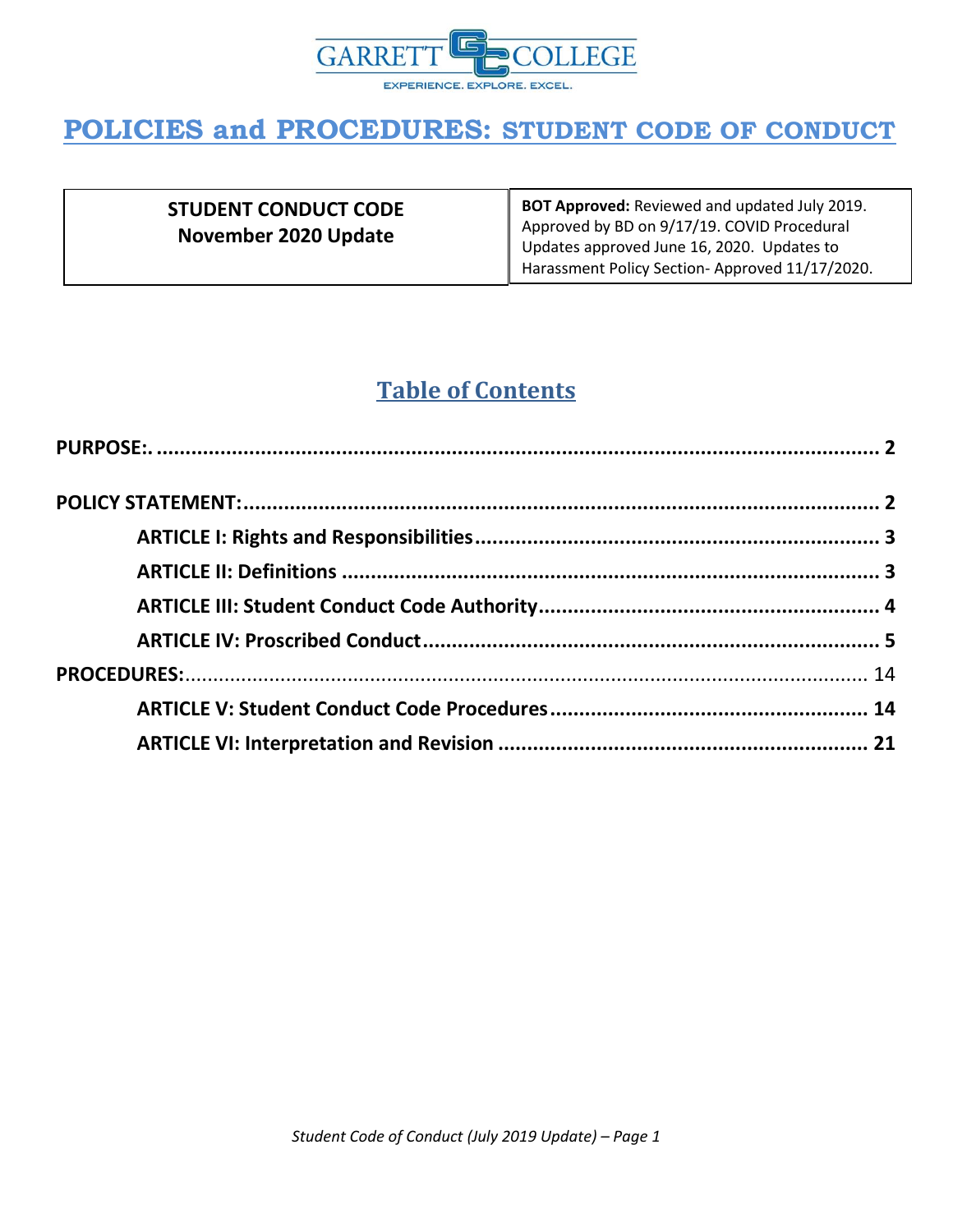

<span id="page-1-0"></span>**PURPOSE:** To establish rules and standards that addresses both the academic and social behaviors of students and provides a fair and reasonable mechanism to manage student conduct discipline.

### <span id="page-1-1"></span>**POLICY STATEMENT:**

Preamble: Garrett College aspires to foster high ethical standards, personal and academic integrity, the diligent pursuit of truth, and equity in the treatment of all members of the college community. The College is concerned with the living and learning environment of all its students. Garrett College students are both citizens and members of the college community. As citizens, students shall enjoy the same freedoms that other citizens enjoy. As members of the college community, they are subject to those responsibilities that accrue to them by virtue of this membership.

The student conduct process is designed to be primarily educative, not punitive, in nature. It exists to protect the interests of the community and to challenge those whose behavior is not in accordance with College policies. Garrett College expects that students will conform to the laws of the greater society and regulations established to assure the orderly conduct of the affairs of the college. Students and student organizations are required to engage in responsible social conduct that reflects well upon the College community and to model good citizenship in any community. Students are expected to maintain high standards of honesty, integrity, and courtesy, to accept responsibility for their actions, and to be respectful of the rights of others. The College has the authority and responsibility to establish rules and standards to apply to both academic and social behavior that impacts the College community. In line with this authority, the College seeks to promote a campus environment that supports the overall educational mission of the College while protecting the College community from disruption and harm. The College reserves the right to take action against students whose behavior, either on or off campus, blemishes the general image or reputation of the College or otherwise evidences disregard for the safety, well-being, or rights of others. Each student is expected to understand the stipulations set forth in this Student Conduct Code, which shall apply to conduct on and off campus, whether or not specifically related to College activities and business. Due process is afforded to all students, regardless of race, religion, age, sex, sexual orientation, handicap, or national origin. No student will be found in violation of College policy without "preponderance of the evidence", or information showing that it is more likely than not that a policy violation occurred and any sanctions will be proportionate to the severity of the violation and to the cumulative conduct history of the student.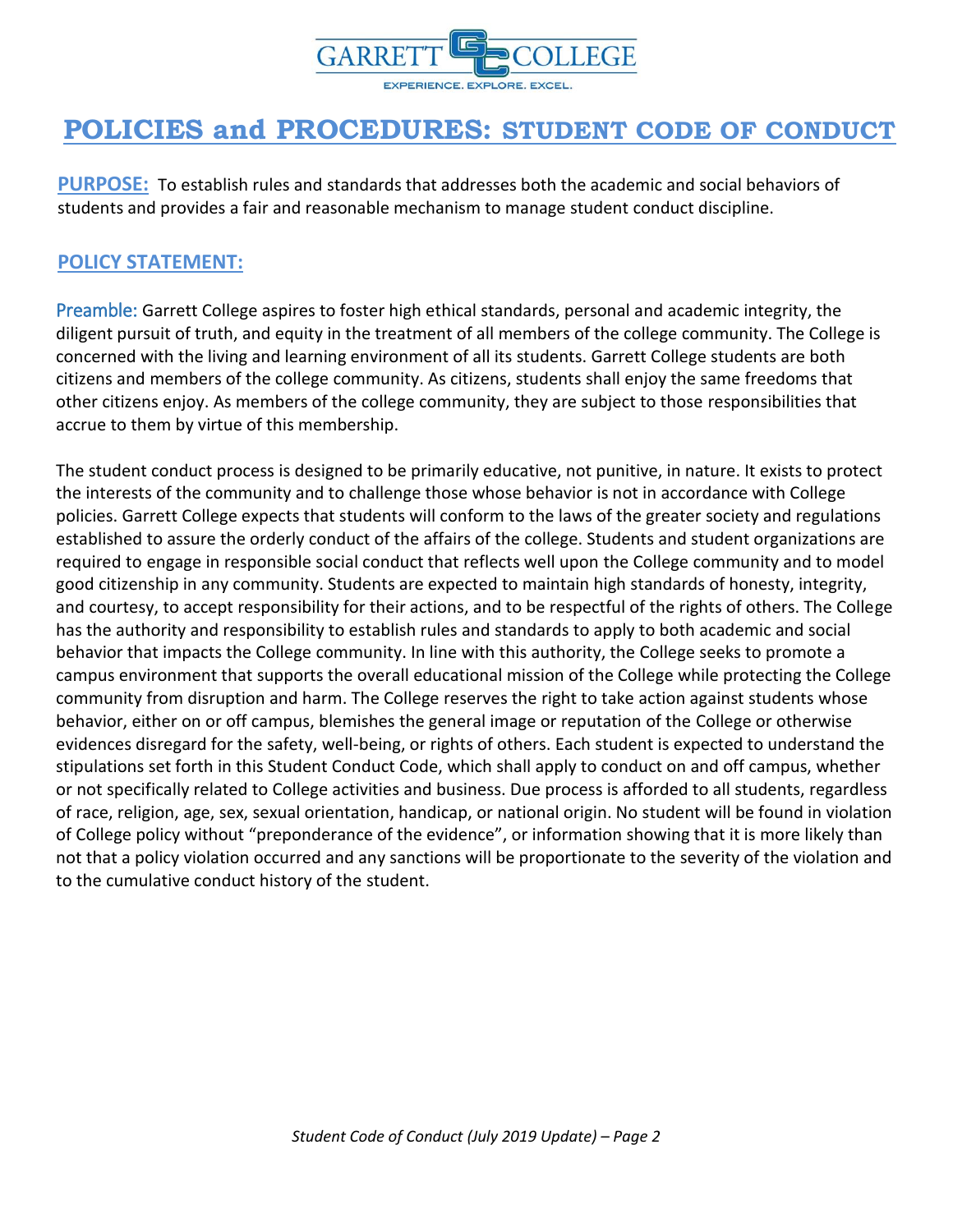

### <span id="page-2-0"></span>**ARTICLE I: Rights and Responsibilities**

Every student attending Garrett College has the right to pursue an education without hindrance or disruption. Every member of the Garrett College community is held personally accountable for the manner in which they conduct themselves and are expected to behave responsibly within our learning environment.

Every student at Garrett College is afforded with the following rights and freedoms:

- The right to have access to and participate in the academic and non-academic opportunities offered by the College.
- The right to freedom of thought, speech, inquiry and expression.
- The right to be free from unlawful discrimination based on race, religion, personal appearance, color, sex, pregnancy, political affiliation, source of income, residence, creed, ethnicity, national origin (including ancestry) citizenship status, physical or mental disability, age, marital status, family responsibilities, sexual orientation, gender, gender identity, gender expression, veteran or military status, predisposing genetic characteristics, or any other protected category under applicable local, state or federal law.

#### <span id="page-2-1"></span>**ARTICLE II: Definitions**

- **A.** The term "College" means Garrett College.
- **B.** The term "student" includes all persons taking courses at the College, either full-time or part- time, pursuing for- credit or non-credit studies. Persons who withdraw after allegedly violating the student Conduct Code, who are not officially enrolled for a particular term but who have a continuing relationship with the College or who have been notified of their acceptance for admission are considered "students" as are all persons who are living in College residence halls other than full-time professional staff members and their cohabitants, whether or not they are enrolled in this institution. This Student Conduct Code applies at all locations of the College.
- **C.** The term "faculty member" means any person hired by the College to conduct classroom or teaching activities or who is otherwise considered by the College to be amember of its faculty.
- **D.** The term "College official" includes any person employed by the College, performing assigned administrative or professional responsibilities.
- **E.** The term "member of the College community" includes any person who is a student, faculty member, College official or any other person employed by the College.
- **F.** The term "College premises" includes all land, buildings, facilities, and other property in the possession of or owned, used, or controlled by the College.
- **G.** The term "off- campus" refers to public property, rental properties, and living arrangements not oncampus.
- **H.** The term "organization" means any number of persons who have complied with the formal requirements for College recognition and/or charter as a student organization.
- **I.** The term "Student Conduct Board" is the body authorized by the College to determine whether a student has violated the Student Conduct Code and to recommend sanctions that may be imposed when a rules violation has been committed.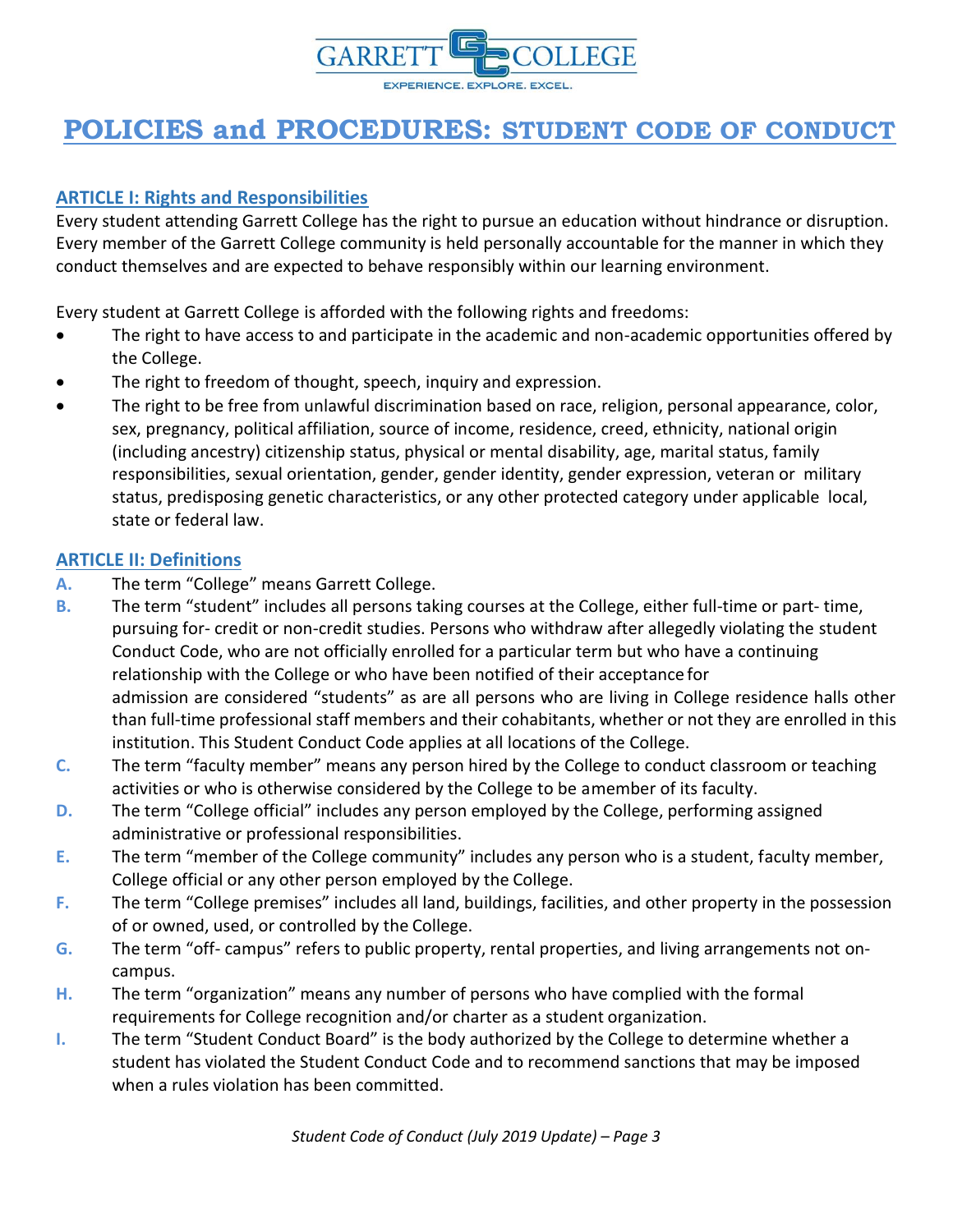

- **J.** The term "Student Conduct Administrator" means, the Chief Student Affairs Officer, Director of Student Development, or a College official authorized on a case-by- case basis by the Director of Student Development to determine whether a student has violated the Student Conduct Code and to impose sanctions upon any student(s) found to have violated the Student Conduct Code.
- **K.** The term "Appellate Body" means any person or persons authorized by the Student Conduct Administrator to consider an appeal from a Student Conduct Hearing determination as to whether a student has violated the Student Conduct Code or from the sanctions imposed by the Student Conduct Administrator.
- **L.** The term "Student Conduct Hearing" refers to the specific process by which a Student Conduct Board or Student Conduct Administrator considers the facts of case, makes a determination of responsibility for violations of the Student Conduct Code, and imposes appropriate sanctions.
- **M.** The term "disciplinary body" refers to either the Student Conduct Board orthe Student Conduct Administrator that is conducting a Student Conduct Hearing in a particular case.
- **N.** The term "shall" is used in the imperative sense.
- **O.** The term "may" is used in the permissive sense.
- **P.** The Director of Student Development and the Chief Student Affairs Officer are the individuals designated by the College President to be responsible for the administration of the Student Conduct Code. When the positions of the Director of Student Development and/or the Chief Student Affairs Officer are vacant, the College President shall designate an individual to be responsible for Student Conduct Code administration in order to ensure continuity in any pending conduct proceedings.
- **Q.** The term "policy" means the written regulations of the College as found in, but not limited to, the Student Conduct Code, Residence Life Guide, the College website, College catalogs, and any other published actions of the Garrett College Board ofTrustees.
- **R.** The term "Complainant" or "Reporting Party" means any person who submits an incident report alleging that a student violated the Student Conduct Code. When a student believes that s/he has been a victim of another student's misconduct, the student who believes s/he has been a victim will have the same rights under the Student Conduct Code as are provided to the Complainant, even if another member of the College community submitted the charge itself.
- **S.** The term "Accused Student", "Respondent" or "Responding Party" means any student accused of violating the Student Conduct Code.

#### <span id="page-3-0"></span>**ARTICLE III: Student Conduct Code Authority**

- **A.** The President shall receive yearly nominations and make yearly appointments of faculty and staff members to Student Conduct Boards.
- **B.** The Director of Student Development, or designee shall determine the composition of Student Conduct Boards from the list provided by the President's Office and determine which Student Conduct Board and/or Student Conduct Administrator shall be authorized to hear each matter.
- **C.** The Director of Student Development, Residence Hall Manager, and Student Activities Manager shall serve as the first-line student conduct administrators charged with the handling of complaints which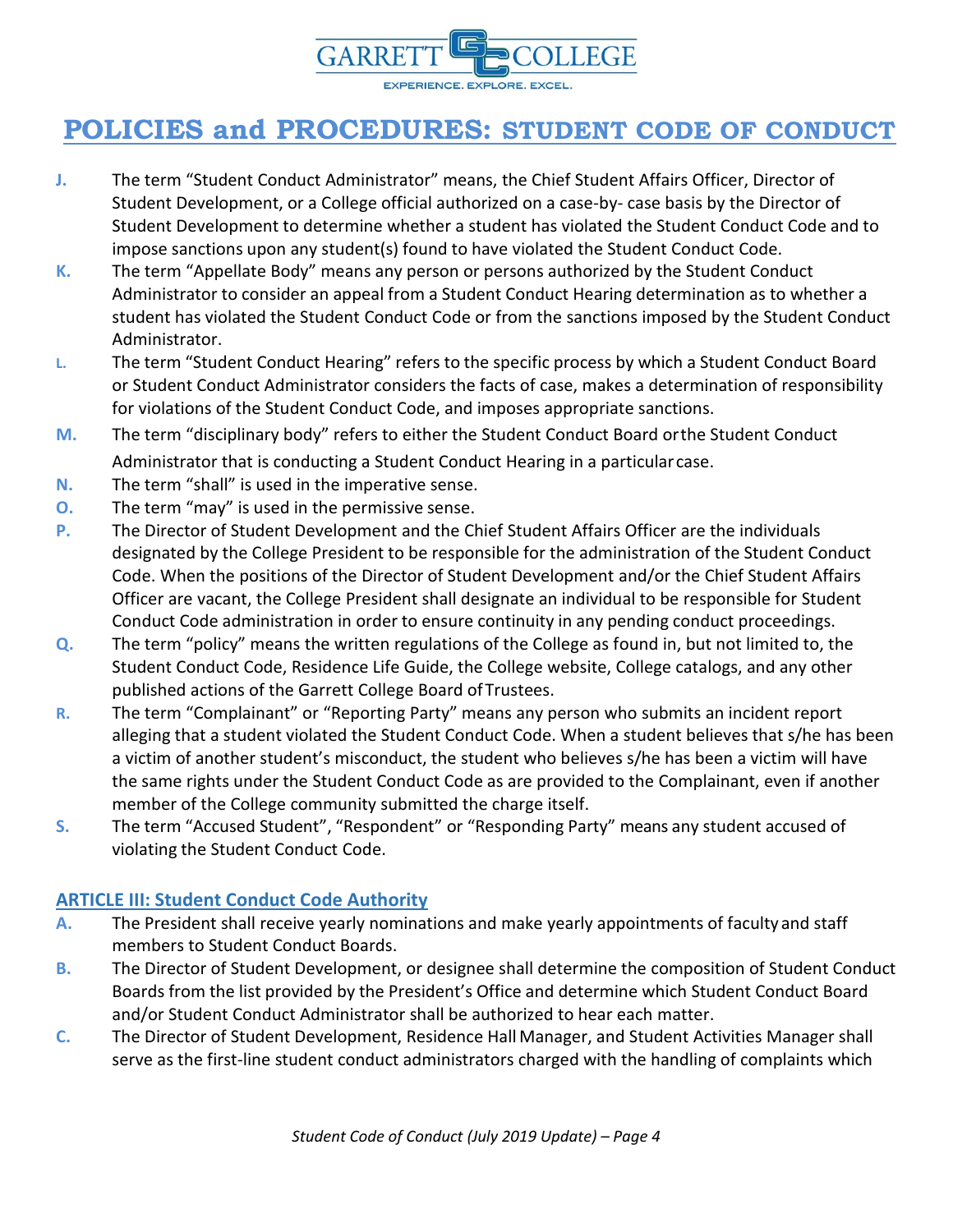

arise from incidents occurring within the classroom, residence halls and surrounding areas unless warranted by the merits of a particular case, as determined by the Director of Student Development.

- **D.** The Director of Student Development shall develop procedures for the administration ofthe student conduct system and procedural rules for the conduct of Student Conduct Board Hearings that are not inconsistent with provisions of the Student Conduct Code, or other written provisions established by the College through its shared governance system.
- **E.** Decisions made by a Student Conduct Board and/or Student Conduct Administrator shallbe final, pending the appeal process.

#### <span id="page-4-0"></span>**ARTICLE IV: Proscribed Conduct**

- **A. Jurisdiction of the College Student Conduct Code.** The College Student Conduct Code shall apply to conduct that occurs on College premises, at College sponsored activities, and to off-campus conduct that adversely affects the College Community, and/or the pursuit of its objectives. Each student shall be responsible for his/her conduct from the time of application for admission through the actual awarding of a degree, as well as during the academic year, and during periods between terms of actual enrollment even if their conduct is not discovered until after a degree is awarded. The Student Conduct Code shall apply to a student's conduct even if the student withdraws from school while a disciplinary matter is pending. The Director of Student Development shall decide whether the Student Conduct Code shall be applied to conduct occurring off campus, on a case-by-case basis, according to his/her sole discretion.
- **B. Conduct—Rules and Regulations.** Any student found to have committed or to have attempted to commit the following misconduct is subject to the disciplinary sanctions outlined in **Article IV**: *1. Acts of Dishonesty***.** All acts of dishonesty are prohibited, including but not limited to the following:
	- a. Plagiarism. Plagiarism is the use of someone else's words, ideas, images, or data as one's own. When a student submits academic work that includes another's words, ideas, images, or data, whether published or unpublished, the source of that information must be acknowledged with complete and accurate references and, if verbatim statements are included, with quotation marks as well. By submitting workas his or her own, a student certifies the originality of all material not otherwise acknowledged. Plagiarism includes, but is not limited to, the following:

**i.** the quotation or other use of another person's words, ideas, opinions, thoughts, or theories (even if paraphrased into one's own words) without acknowledgment of the source; or

**ii.** the quotation or other use of facts, statistics, or other data ormaterials (including images) that are not clearly common knowledge without acknowledgment of the source.

b. Fabrication**.** Fabrication is the use of invented information or the falsification of research or other findings. Fabrication includes, but is not limited to, thefollowing:

**i.** the false citation or acknowledgment of a direct or secondary source, including the incorrect documentation of a source;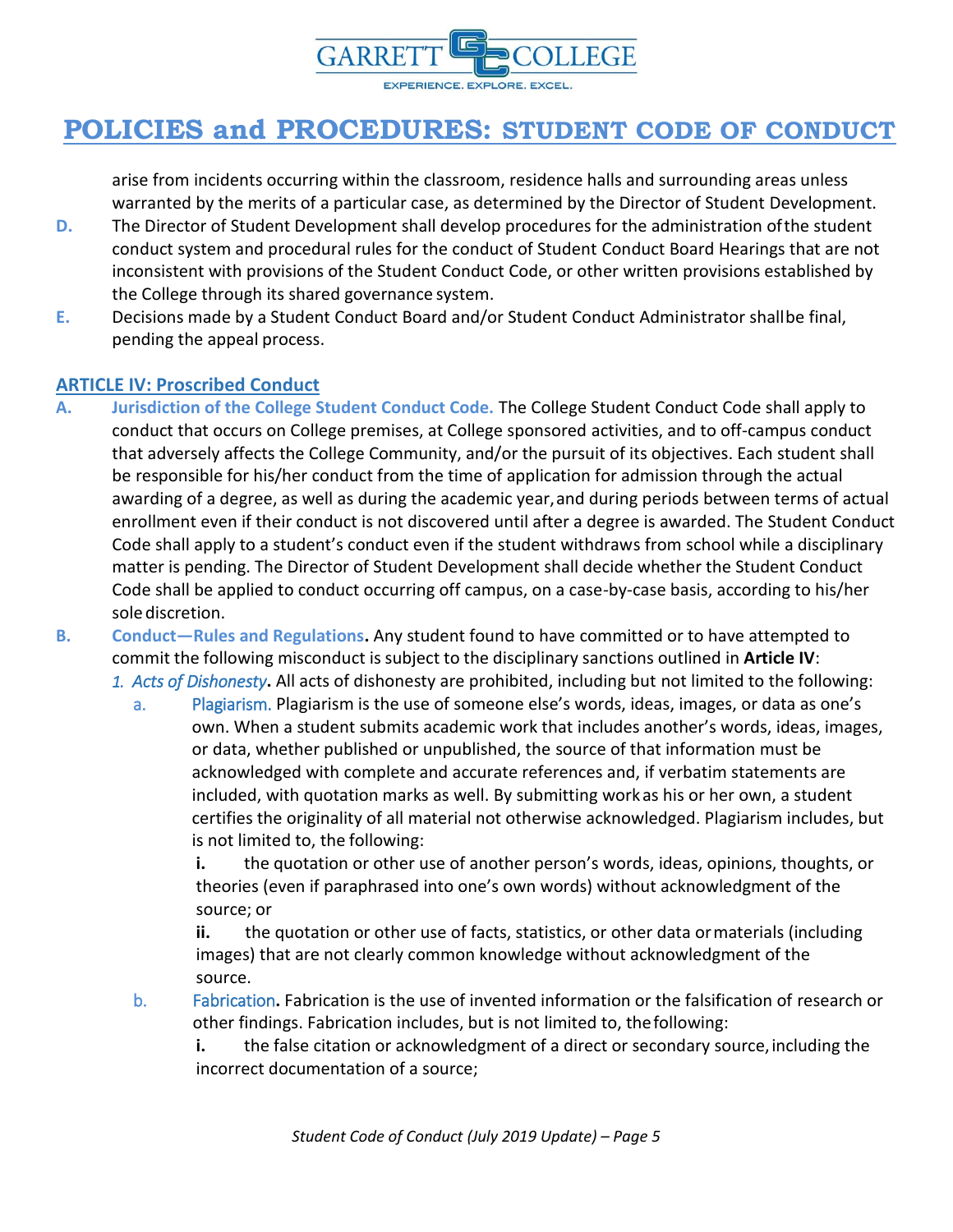

**ii.** the citation, in a bibliography or other list of references, of sources thatwere not used to prepare the academic work; or

**iii.** the inclusion in an academic work of falsified, invented, or fictitious data or information, or the deliberate and knowing concealment or distortion of the true nature, origin, or function of such data or information.

c. Cheating. Cheating is an act or an attempted act of deception by which a student seeks to misrepresent that he or she has mastered information that has not been mastered. Cheating includes, but is not limited to, the following:

**i.** copying of all or any portion of another's academic work and submitting it, in part or in its entirety, as one's own;

**ii.** allowing another person to copy one's own academicwork—whether intentionally or recklessly;

**iii.** the unauthorized use or possession of a class textbook, notes, or any other material to complete or prepare an academic work;

**iv.** the unauthorized collaboration with any other person on an academic exercise, including collaboration on a take-home or make-up academic exercise;

**v.** the unauthorized use of electronic instruments, such as cell phones, or PDAs to access or share information; or

**vi.** the unauthorized completion for another person of an academic work, or permitting someone else to complete an academic work for oneself.

- d. Lying**.** Lying is knowingly furnishing false information in any form of communicationto any College faculty member, staff member, office, or organization.
- e. Academic Misconduct. Academic misconduct is any other act that impugns or disrupts the educational process. Academic misconduct includes, but is not limited to, the following:

**i.** the unauthorized possession, copying, distribution, sale, or other transfer of all or any part of an academic exercise, including the answers or solutions to an academic exercise, whether or not the exercise has been administered;

**ii.** changing, altering, attempting to change or alter, or assisting another in changing or altering any grade or other academic record, including grades or records contained in a grade book or computer file, that is received for or inany way attributed to academic work; **iii.** accessing any computer file, other College record by any means, orstorage for

dishonest purposes, such as obtaining the answers or solutions to an academic exercise or to change a grade;

iv. continuing to work on an academic exercise after the specified allotted time has elapsed;

**v.** bribing another person to obtain an academic exercise, including answers to questions of an academic exercise not yet administered; or

**vii.** other forms of academic dishonesty not described here but in violation ofthe Academic Honesty Statement which can be found in the College Catalog.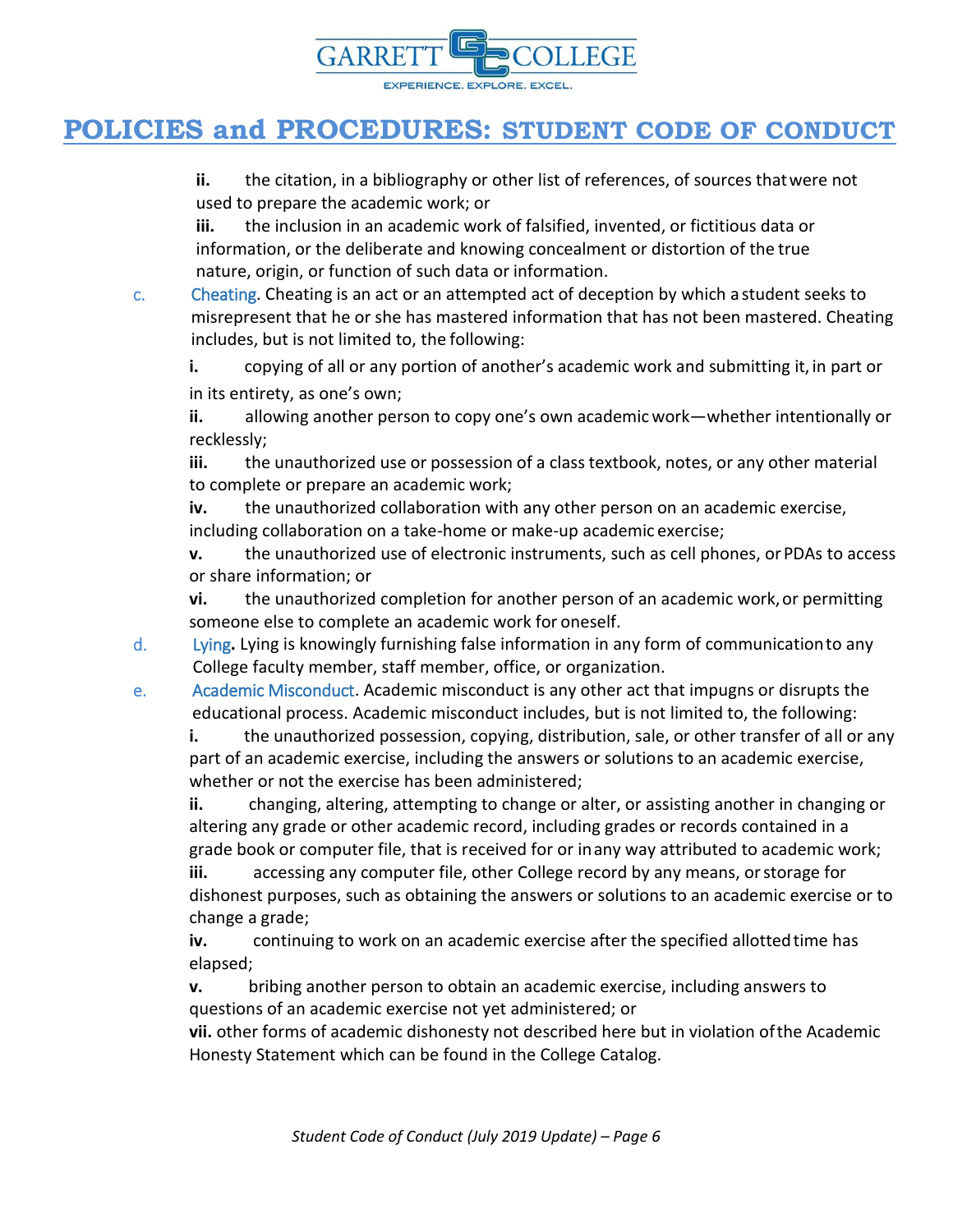

- *2. Computer Misuse***.** Computer misuse or theft of facilities and resources, encompassing on- campus and off- campus servers, include, but are not limited to, thefollowing:
	- a. unauthorized entry into a file to use, read, or change the contents, or for any other purpose;
	- b. unauthorized transfer of a file;
	- c. use of another individual's identification and/or password;
	- d. use of computing facilities and resources to interfere with the work ofanother student, faculty member, or College official;
	- e. use of computing facilities and resources to send obscene or abusive messages;
	- f. use of computing facilities and resources to interfere with normal operation ofthe College computing system;
	- g. use of computing facilities and resources in violation of copyright laws; or
	- h. any other violation of College Policy not specifically stated herein.
- *3. Disruptive and/or Obstructive Conduct***.** A student shall not impair, interfere with, or obstruct the orderly conduct, process, or function of the College or any of its students, faculty members, College officials, or guests. This includes, but is not limited to, the following:

**a.** preventing or disrupting teaching, research, administration, disciplinary actions, or other activities approved by the College;

**b.** causing a disruption during any class or lab activity (this includes but is not limitedto: excessive talking, using a phone or smartphone without permission, using headphones or earbuds, failing to follow the instructions of the instructor, use of rude or abusive language)

**c.** interfering with the freedom of movement of another person;

**d.** interfering with the right of another to enter, use, leave, or enjoy any College building, facility, property, service, resource, or activity;

- **e.** interfering with a faculty member or College official in the performance of his or her duty;
- **f.** interfering with the freedoms of speech, religion, or association of another person;

**g.** trespassing or the unauthorized entering or accessing of any College building, facility, property, service, resource, or activity;

**h.** instigating or otherwise encouraging others to engage in a fight, riot, or participatein other disruptions;

**i.** making, exhibiting, or producing any inappropriate, loud, or disruptive noise or behavior;

**j.** provoking or physically harassing wildlife or other animals or creating an unsafe or harmful environment for wildlife or other animals on property owned or controlled by the College;

**k.** exhibiting public nudity, public urination, or lewd behavior; or

**l.** Any actions that can lead to destruction of personal property and unsafe activity or create illegitimate alarm in a time of legitimate concern including initiating, encouraging, supporting responding in kind, retaliating or participating in pranks/raids that are disruptive, offensive, damaging to property, make a mess, hostile to residents, staff, students, and/or faculty.

**m.** Any actions that may occur off-campus that creates a disturbance, obstructstraffic or egress in an unauthorized manner, interferes with public safety personnel in the performance of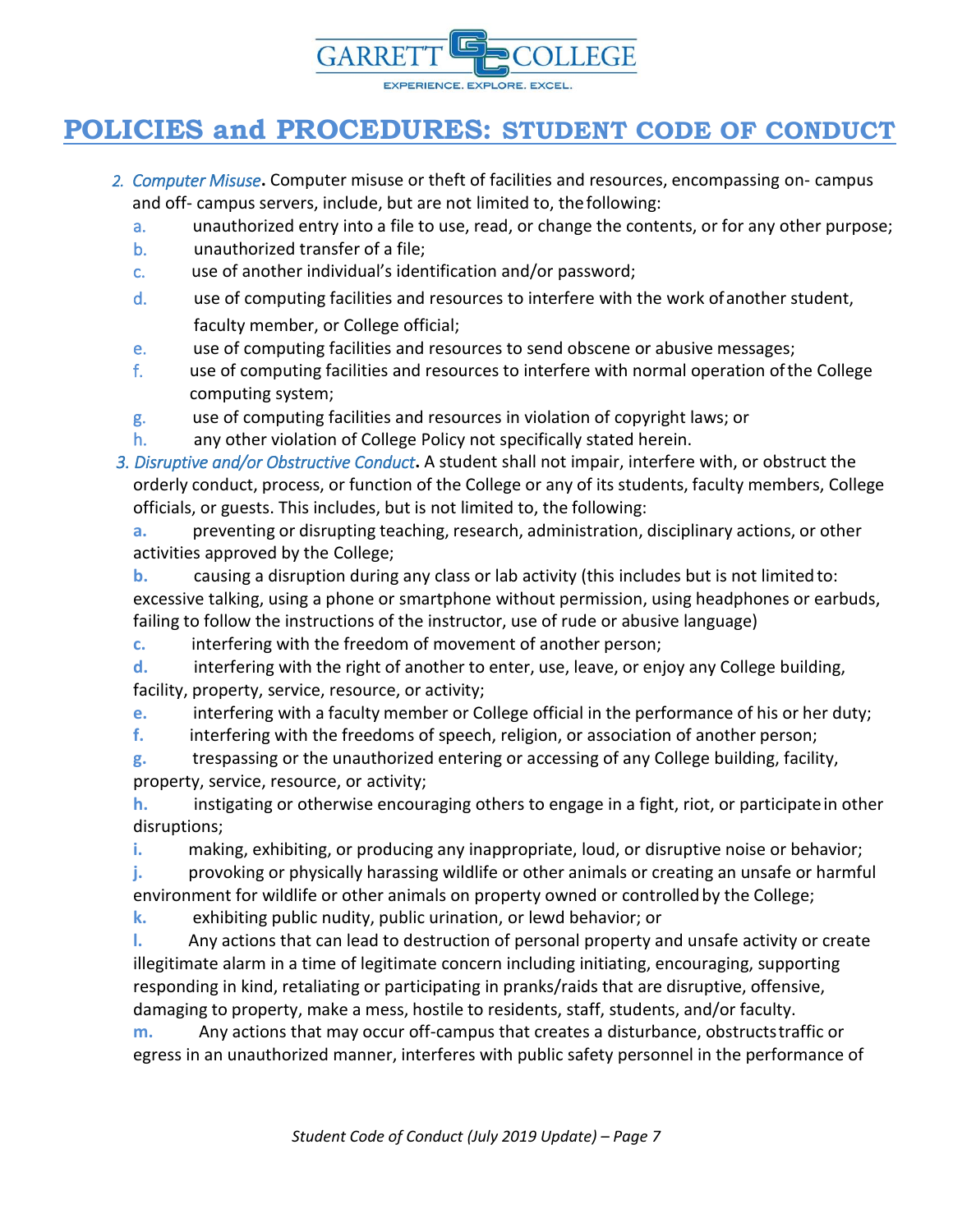

essential functions, or activities that may substantially harm the institutional reputation of the College.

*4. Harassment.* Garrett College is committed to protecting the rights and dignity of all students and seeks to maintain an environment that is free from all forms of unlawful harassment. The College will not tolerate any form of harassment. Discriminatory and Sexual Harassment are covered under the College's Equal Opportunity, Harassment, and Nondiscrimination Policy.

a. Other Unlawful Harassment: Engaging in intentional conduct directed at a specific person or persons which seriously alarms or intimidates such person or persons and which serves no official purpose. Such conduct may include, but is not limited to, the following:

**i.** communicating in a known or anonymous manner by voice or graphic means, electronic formats, or telephone, whether or not a conversation ensues;

**ii.** repeated verbal (e.g. berating, shouting) or physical abuse;

**iii.** use of threatening gestures;

iv. harassing or stalking another person through a third party;

**v.** using surveillance or other types of observation, whether in person or through the use of electronic devices or software to track or obtain private information; or

**vi.** an institution or an officer, employee, or students may not retaliate, intimidate, threaten, coerce, or otherwise discriminate against any individual for exercising their rights or responsibilities.

*5. Hazing***.** The College considers hazing, as defined below, to be indefensible and contrary to the interests of the College community. Hazing includes, but is not limited to, the following:

**a.** any activity or action which subtly, flagrantly, or deliberately demeans,embarrasses, threatens, invites ridicule, draws inappropriate or negative attention to an individual , and/or an attitude which implies one member is superior to another, that initiation must be earned through personal services, or meaningless activities for initiated members;

**b.** actions which result in the impairment of academic performance or of theproper fulfillment of obligations to College sponsored groups; or

**c.** retaliation or threats of retaliation against persons reporting acts prohibited bythis section.

*6. Violence to Persons/Physical or Verbal Assault***.** The College will not tolerate acts of violence to other persons by individuals or groups. Students found responsible for violence to persons involving serious physical injury shall be subject to a recommendation of suspension or expulsion from the College. Acts of violence for the purposes of this section include, but are not limited to, the following:

a. Assault**.** Assault includes violent verbal or written acts that place a person inpersonal fear, threatens or attempts to inflict physical contact or bodily harm on a person (such as lifting one's fist in a threatening manner), that puts the person in immediate danger of or in apprehension of such harm or conduct, or which have the effect of harassing or intimidating a person;

b. Battery**.** Battery includes the unauthorized touching of another person and/or useof force on a person without the person's consent; or

c. Other**.** Other actions in reckless disregard of human life and safety, including self- harm. *7. Possession or Use of Weapons or Explosives*. Possession of firearms or potentially dangerous weapons or explosives is not permitted on College property, which includes personal vehicles parked on College property. Students are expected to abide by the College's Weapons Policy, found on the College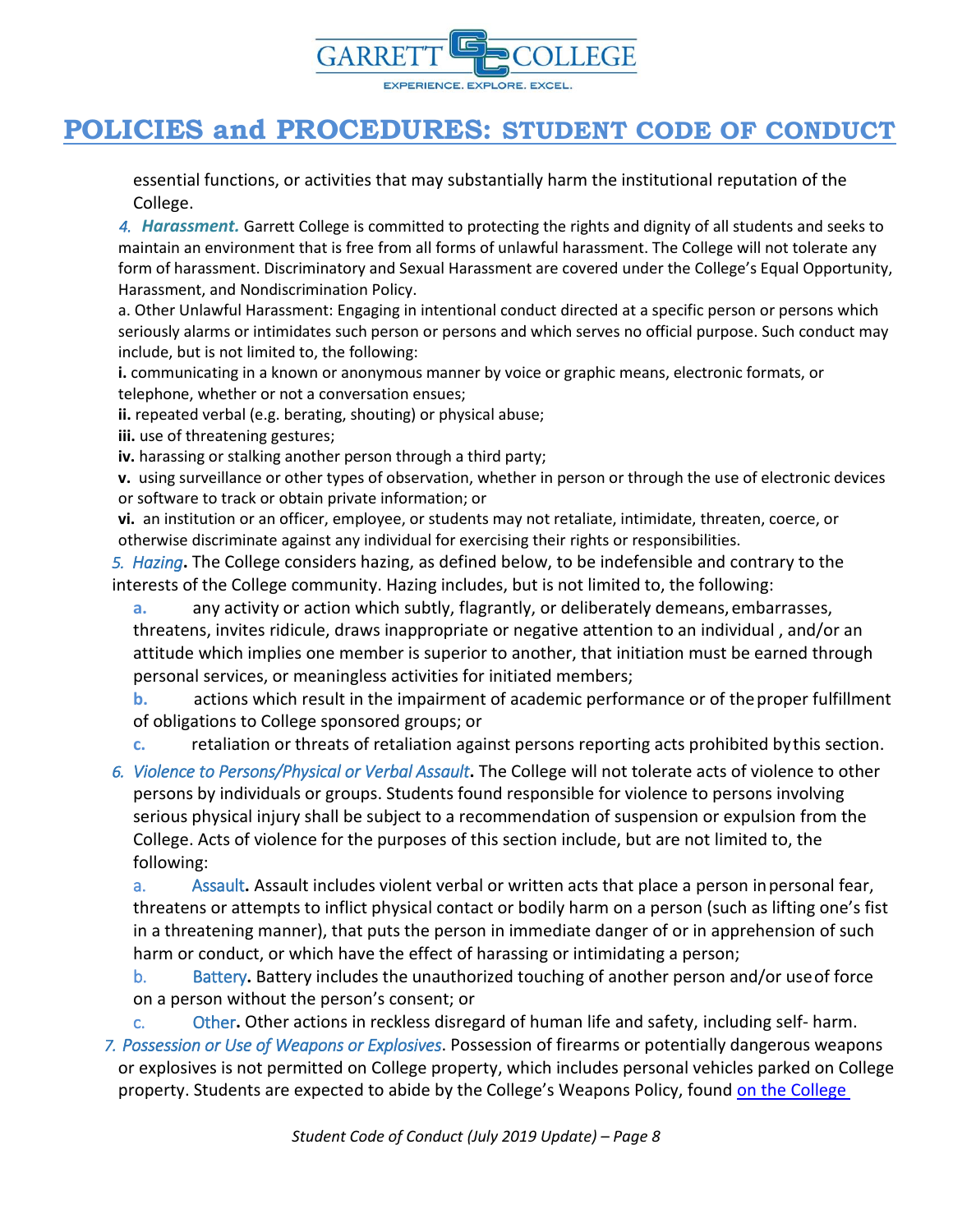

[Policies and Procedures webs](https://www.garrettcollege.edu/policy.php)ite at:<https://www.garrettcollege.edu/policy.php> . Any potentially dangerousweapon including, but not limited to rifles, pistols, hunting knives, bowie knives, martial arts weapons and live ammunition is prohibited. Fireworks are considered explosive devices and are not permitted on campus except when approved by the College administration for official functions. Weapons such as a dirk knife, switchblade knife, pen knife with a blade exceeding three inches, sand club, blackjack, metal knuckles, straight razor, paintball guns, pellet gun, BB gun or any weapon considered illegal by the state of Maryland are also not permitted on campus. Any object employed in a violent manner may be considered as "use of a weapon." Students found responsible for possession and/or use of weapons or explosives may be subject to removal from the residence hall and/or suspension or expulsion from the College.

*8. Theft***.** Students shall respect the property of the College, its guests, and all members of the College community. Theft is defined as taking or possessing the property of another without right or permission, and includes, but is not limited to the following:

**a.** the unauthorized taking, misappropriation, possession, retention, or disposal of any property owned or maintained by the College, another student, a person attending a College sponsored event, or any other person; or

**b.** the unauthorized taking or use of any College owned or contracted service.

*9. Destruction, Abuse and/or Misuse of Property***.** The College will hold responsible individuals or groups for intentional or negligent acts involving completed or attempted damage to and/or abuse of College or private property. Individuals or groups found responsible for destruction, abuse, or misuse of property shall be required to make just restitution for the loss of damage in

addition to other sanctions which might be imposed. For the purposes of this section, property offenses include, but are not limited to, the following:

**a.** malicious destruction, defacement, damage, or misuse of College property, private property, public property on-campus, or property being used for a College-sponsored event;

**b.** destroying, damaging, misusing, reproducing, or defacing any student identification card, College- provided key or other access card, residence hall access card, laboratory equipment, athletic equipment, or any material issued or owned by the College;

**c.** littering on or in any College property, facility, or building, which includesthe improper disposal of trash or smoking refuse; or

**d.** expelling bodily fluids, including urinating, defecating, or expectorating, in any areaof College buildings, facilities, or property other than appropriate restrooms.

*10. Violation of Regulations Pertaining to Health and Safety.* The state of Maryland prohibits the tampering with, removal of, setting off, or damage to fire equipment or alarm systems in any College building when no fire or immediate danger of fire exists. Violations of other campus health and safety regulations are also prohibited by this section, and include, but are not limited to the following:

**a.** creating a safety hazard;

**b.** setting, causing, or increasing the chance of fire (examples include incense, candles and open flames);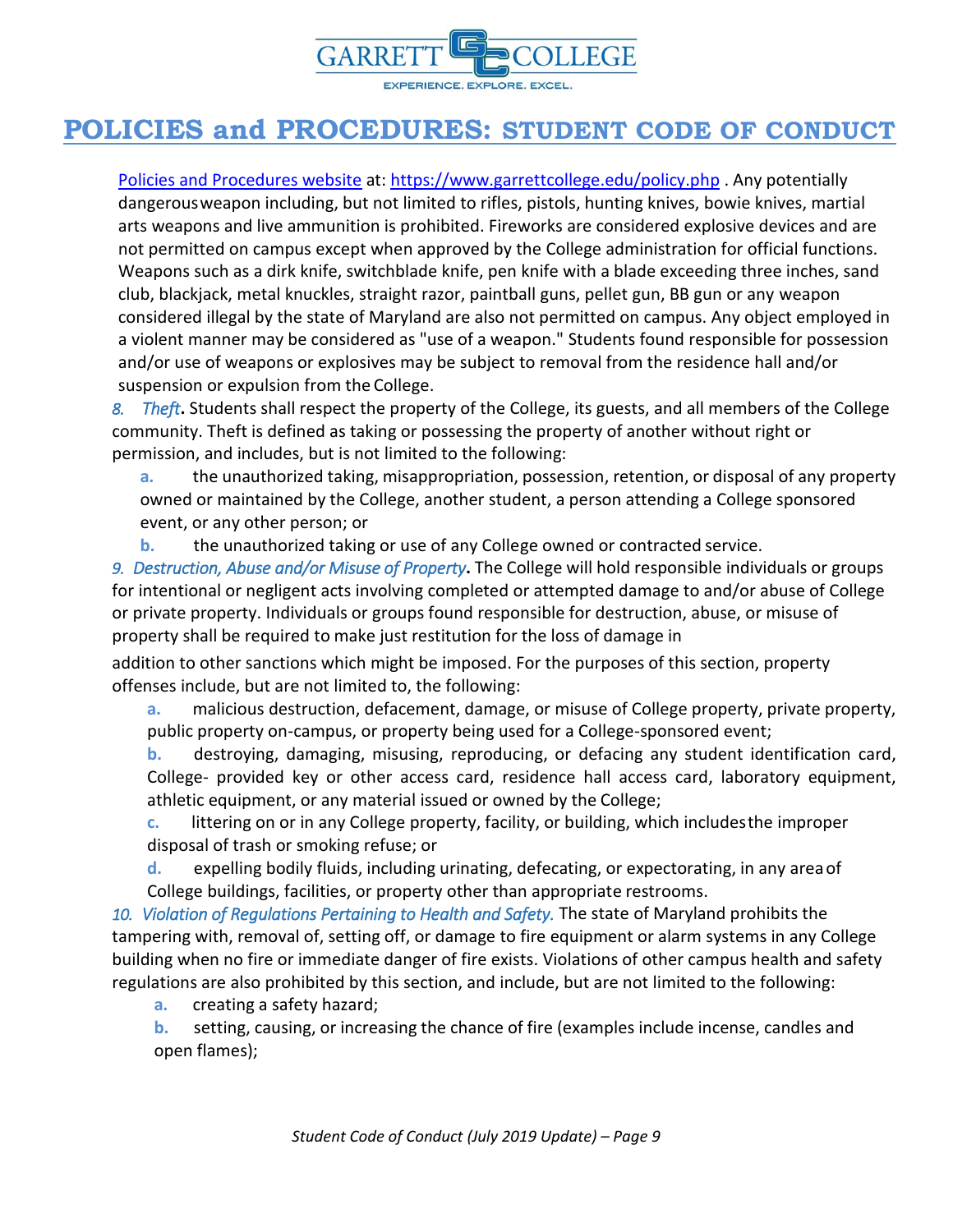

**c.** tampering with, misusing or damaging fire or safety equipment, such asalarms, smoke detectors, hoses, and fire extinguishers;

**d.** falsely reporting the presence of an explosive device or other potentiallydangerous situation;

**e.** failing to immediately exit any facility or building when a fire alarm has been sounded, or hindering or impairing the orderly evacuation of any College facilityor building;

**f.** disobeying a command by any College official or faculty member in connection witha fire, alarm, or other safety or security matter;

**g.** obstruction of the free flow of pedestrian or vehicular traffic on College premises or at College sponsored or supervised functions;

- **h.** disobeying traffic safety signs;
- **i.** reckless driving;
- **j.** repetitive non-moving violations;
- **k.** skateboarding, rollerblading, and similar activities; or
- **l.** unlocked residence hall rooms.

**m.** failure to comply with safety measures required for a public health safety event, such as the wearing of face coverings, maintaining social distancing, maximum size of gatherings, etc.

*11. Alcohol, Tobacco, Opioids, and Other Drugs Use/Abuse***.** All students must comply with Garrett

County, Maryland state, and federal law and these alcohol and drug regulations. The College does not condone the use of these substances and prohibits their abuse or illegal consumption. Full details on the Alcohol, Tobacco, Opioids and Other Drugs Policy can be found on the College Policies and Procedures webpage located at:<https://www.garrettcollege.edu/policy.php> . NOTE: In an effort to ensure encouraged reporting to the College of incidents of sexual misconduct or medical emergencies, students who report will not be subject to disciplinary action by the College through the Student Conduct Code for one'sown personal consumption or possession of alcohol or drugs at or near the time of the incident, provided that the behavior did not and do not place the health or safety of any other person at risk. Educational discussions or programs may be issued by the College to address the substance abuse. This policy also extends to the student for whom medical emergency assistance has been summoned.

a. Alcohol Regulations**.** All students must comply with Garrett County, Maryland state, and federal law and these alcohol regulations. The College does not condone the use of alcoholic beverages and prohibits their abuse or illegal consumption. Any violations of these alcohol regulations, including, but not limited to the following behaviors, will be subject to sanctions by the Student Conduct Code:

**i.** The possession, use, consumption, manufacture, sale, or distribution of alcoholic beverages is prohibited except when and where explicitly permitted by College policy.

**ii.** The use and possession of alcohol is prohibited in the residence halls even by those who are of legal drinking age. Students may not have on residence hall property empty alcohol containers including, but not limited to beer cans, liquor and/or wine bottles. This is a health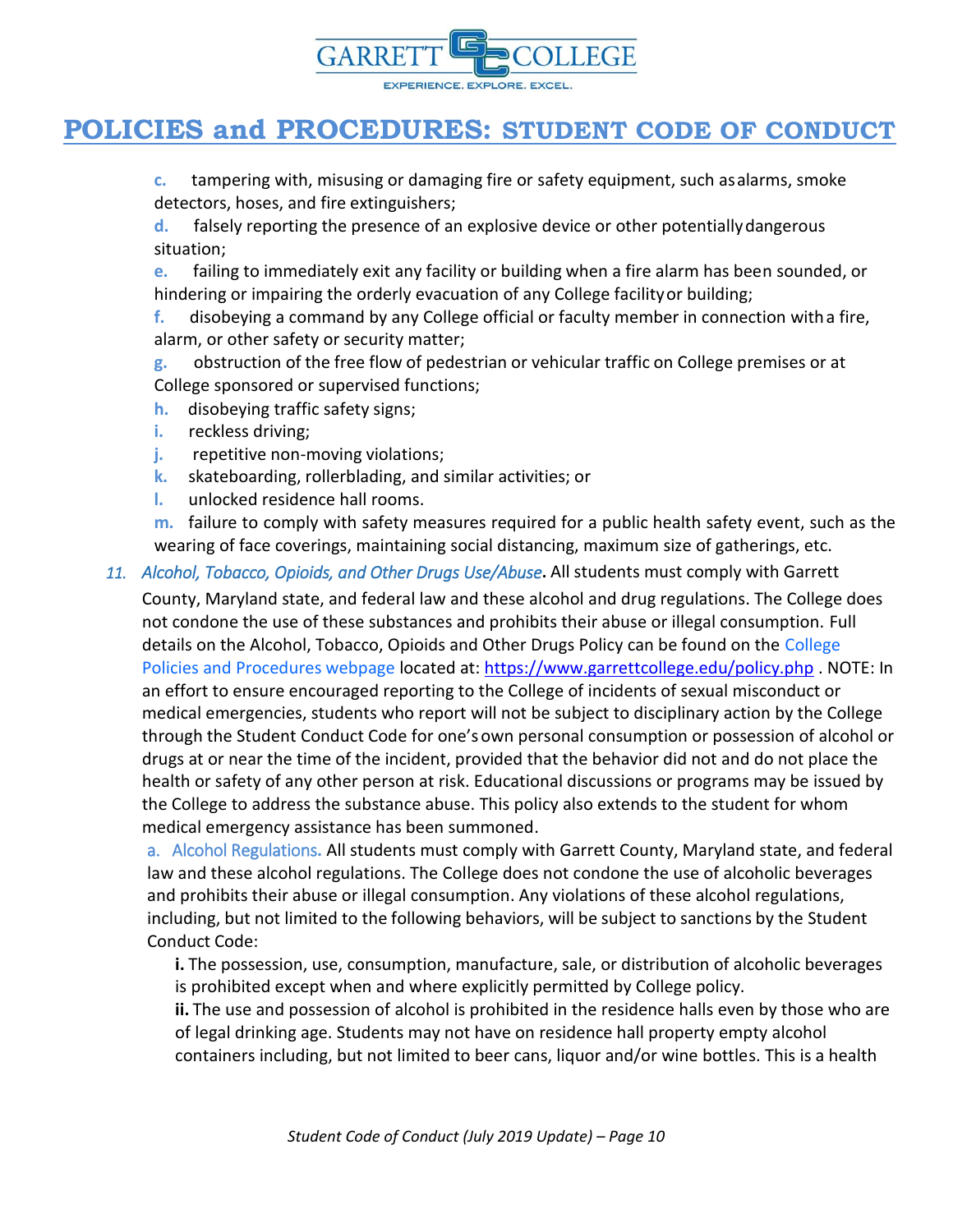

and safety matter, and also ensures compliance with the state law in regards to underage possession of alcohol. Beer bongs, empty kegs, etc., are also prohibited.

**iii.** Acts and/or the displaying of behaviors commonly associated with theconsumption of alcohol are also prohibited on College premises.

**iv.** Purchase of alcohol for a minor, or acting as a social host who provides a location or opportunity for others to violate the College's alcohol policies (including underage drinking) on or off-campus.

b. Drug Policy**.** The College prohibitsthe possession, use, consumption, manufacture, sale, or distribution of drugs and drug paraphernalia. The term "Drugs" broadly includes, without limitation, any stimulant, intoxicant (other than alcohol), nervous systemdepressant, hallucinogen, or other chemical substance, compound, or combination when used to induce an altered state, including any otherwise lawfully available product used for any purpose other than its intended use. The term "Drug Paraphernalia" broadly includes any material, product, instrument, or item used to create, manufacture, distribute, use, or otherwise manipulate any drug and includes, but is not limited to, hypodermic needles and syringes. Any violations of this drug policy, including, but not limited to the following behaviors, will be subject to sanctions by the Student Conduct Code and may be reported to all appropriate law enforcement authorities:

**i.** possession, use, consumption, manufacture, sale, or distribution of any drug or drug paraphernalia;

**ii.** delivery, transfer, or intent to deliver, transfer, or manufacture any drug ordrug paraphernalia;

**iii.** violation of any applicable local, state, or federal law relating to drugs ordrug paraphernalia;

**iv.**sale, delivery, or transfer of a prescription or prescription drug;

**v.** the possession of a prescription or prescription drug not issued to the student; or **vi.** acts and/or the display of behaviors commonly associated with the use of drugs are also prohibited on College premises.

**vii.** acting as a social host who provides a location or opportunity for others to violate the College's drug policies on or off-campus.

*12. Unauthorized Access***.** Unauthorized access includes, but is not limited to the following:

**a.** entry or attempted entry into College buildings, rooms, facilities, residence halls or individual residence hall rooms when such buildings, rooms or facilities are locked, closed, or posted restricted access to the student body and the public, isprohibited;

**b.** entry into College buildings, rooms, facilities, residence halls or individualresidence halls rooms via windows or any other non-standard entrance;

**c.** unauthorized possession, duplication or use of keys to any College premises or unauthorized entry to or use of College premises; or

**d.** violation of a No Trespass Order or court ordered protective order.

*13. Failure to Comply***.** It is a violation to ignore, disobey, disregard, or otherwise violate any provision of this Student Conduct Code or any applicable rule. Specific violations include, but are not limited to: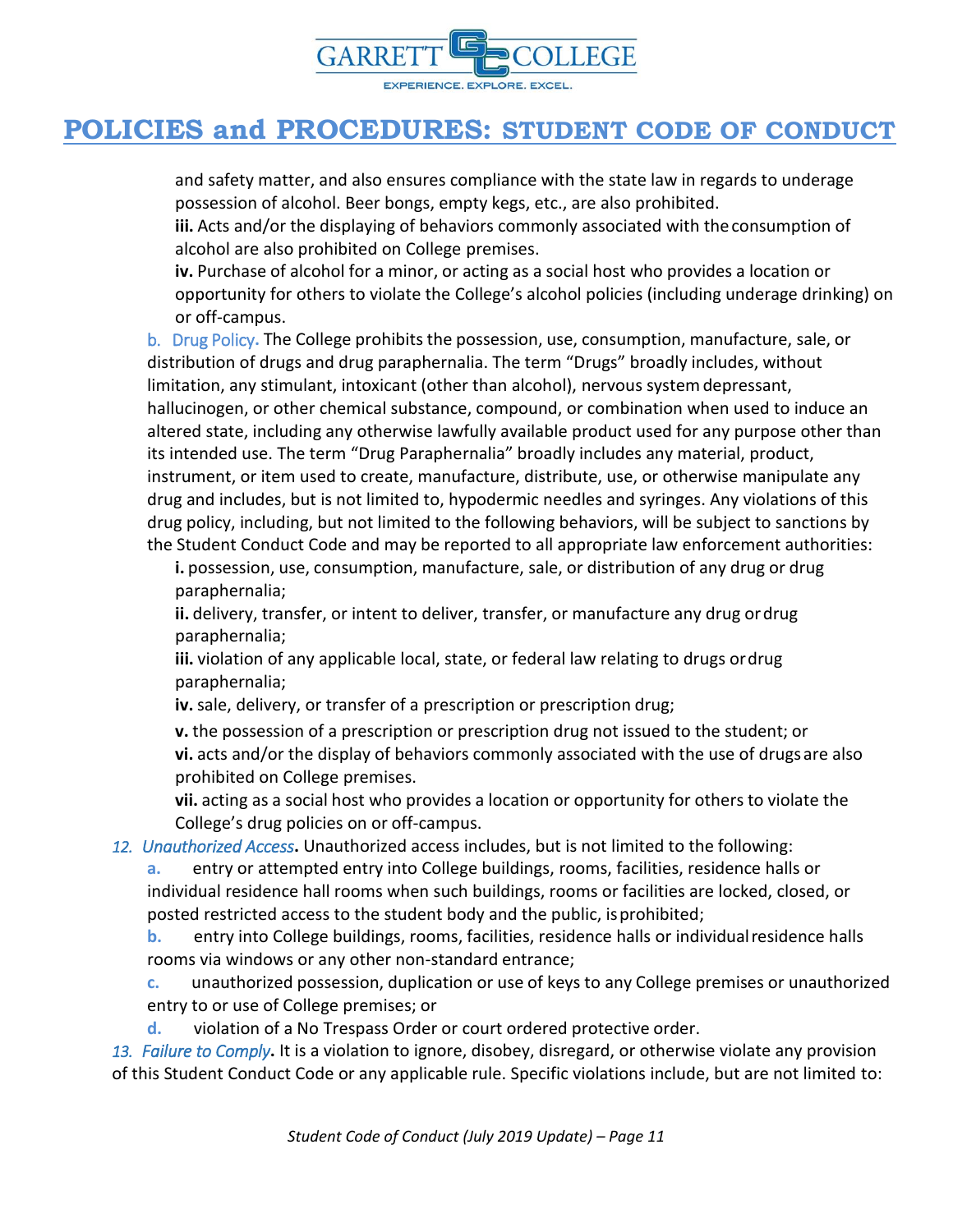

- **a.** failing to comply with the directive of any College official;
- **b.** failure to comply with the sanction(s) imposed under the Student Conduct Code;
- **c.** failing to identify yourself to College officials when asked;
- **d.** failing to comply with the terms of any policy, procedure, or agreement, including the

College's Housing Contract or any other agreement between a student and a College official or department;

**e.** failing to comply with any applicable federal, state, or local law; or

**f.** failure to obey the notice from a Student Conduct Board or College official to appear for Student Conduct meeting or hearing as part of the Student Conduct System.

*14. Abuse of the Student Conduct System***.** This includes, but is not limited to the following:

**a.** falsification, distortion, or misrepresentation of information before a Student Conduct Board;

- **b.** disruption or interference with the orderly conduct of a Student Conduct Board proceeding;
- **c.** institution of a Student Conduct Code proceeding in bad faith;

**d.** attempting to discourage an individual's proper participation in, or use of, the student conduct system;

**e.** attempting to influence the impartiality of a member of a Student Conduct Board prior to, and/or during the course of, the Student Conduct Board proceeding;

**f.** harassment (verbal or physical) and/or intimidation of a member of a Student Conduct Board prior to, during, and/or after a Student Conduct Code proceeding; or

**g.** influencing or attempting to influence another person to commit an abuse ofthe Student Conduct Code system.

*15. Misconduct of Registered Student Groups***.** The College reserves the right to take action against a student group for conduct prohibited by College policy. Such acts of misconduct by students engaged in organized activities of registered student groups, whether committed on or off campus, are subject to student conduct proceedings. An "organized activity" is any activity which is conducted under the auspices, sponsorship, or supervision of a registered student group.

*16. Complicity***.** A student shall not, through act or omission, assist another student, individual, or group in committing or attempting to commit a violation of this Student Conduct Code. A student who has knowledge of another committing or attempting to commit a violation of the Student Conduct Code is required to notify appropriate staff and remove him or herself from the situation, and failure to do so when reasonable under the circumstances may be the basis for a violation of this policy.

*17. Residence Hall Violations***.** Violation of any rules listed in the [Residence Hall](file://///srv-file05.garrettcollege.edu/share/Policies%20and%20Procedures/0000%20POLICY%20REORG%20WORKING%20FOLDER/New%20Policy%20Format/Student%20Services/Student%20Code%20of%20Conduct/Residence%20Hall%20Guide) Guide located at: <https://www.garrettcollege.edu/images/studentlife/housing/res-hall-guide.pdf> .

*18. Off-Campus Student Behavior***.** The College reserves the right to take appropriate action and/or initiate conduct proceedings when behavior of an individual or individuals presents a danger to the health, safety, and well-being of others in the community.

Students are expected to conduct themselves in a manner that demonstrates their respect for the rights of others. In addition, individuals engaging in activities off campus have a responsibility to conduct such activities within the laws and ordinances of the community.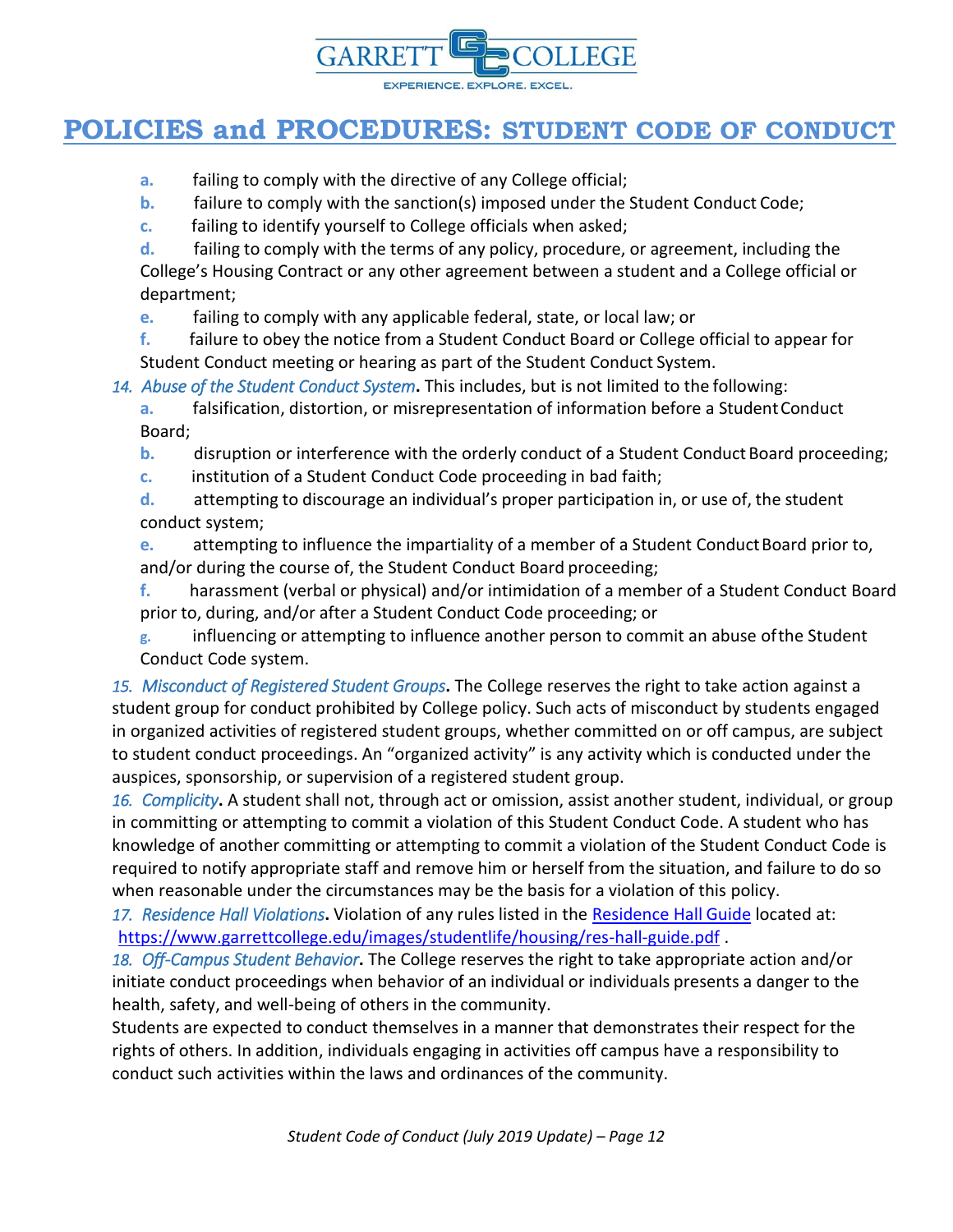

Additionally, students are expected to avoid behaviors that disrupt neighbors, create unruly gatherings, or negatively impact the reputation of the College. Students hosting parties at off- campus locations are responsible for the size of the event and activities that occur at the property. Conduct that may result in policy violations include, but are not limited to the following:

- **a.** overrun occupancy or capacity of the dwelling or property;
- **b.** noise complaints;
- **c.** littering;
- **d.** public urination;
- **e.** unmonitored open-source alcohol containers that result in dangerous levelsof intoxication by guests;
- **f.** underage consumption of alcohol;
- **g.** open container violations;
- **h.** blocking vehicle traffic or sidewalk egress;
- **i.** disorderly conduct;
- **j.** physical assaults;
- **k.** illegal substance abuse behaviors.

*19. Other College Policy Violations***.** Violation of any College policy, rule, or regulation published in hard copy or available electronically on the College website. College policies are available on the website on the [Policies and Procedures](https://www.garrettcollege.edu/policy.php) page located at[: https://www.garrettcollege.edu/policy.php.](https://www.garrettcollege.edu/policy.php)

#### **C. Violation of Law and College Discipline**

**1.** College disciplinary proceedings may be instituted against a student charged with conduct that potentially violates both the criminal law and this Student Conduct Code (that is, if both violations result from the same factual situation) without regard to the pendency of civil or criminal litigation in court or criminal arrest and prosecution. Proceedings under this Student Conduct Code may be carried out prior to, simultaneously with, or following a civil or criminal proceeding off campus at the discretion of the Director of Student Development. Determinations made or sanctions imposed under this Student Conduct Code shall not be subject to change because criminal charges arising out of the same facts giving rise toviolation of College rules were dismissed, reduced, or resolved in favor of or against the criminal law defendant.

**2.** When a student is charged by federal, state, or local authorities with a violation of the law, the College will not request or agree to special consideration for that individual because of his or her status as a student. If the alleged offense is also being processed under the Student Conduct Code, the College may advise off- campus authorities of the existence of the Student Conduct Code and of how such matters are typically handled within the College community. The College will attempt to cooperate with law enforcement and other agencies in the enforcement of criminal law on campus and in the conditions imposed by criminal courts for the rehabilitation of student violators (provided that the conditions do not conflict with campus rules or sanctions). Individual students and other members of the College community, acting in their personal capacities, remain free to interact with governmental representatives as they deem appropriate.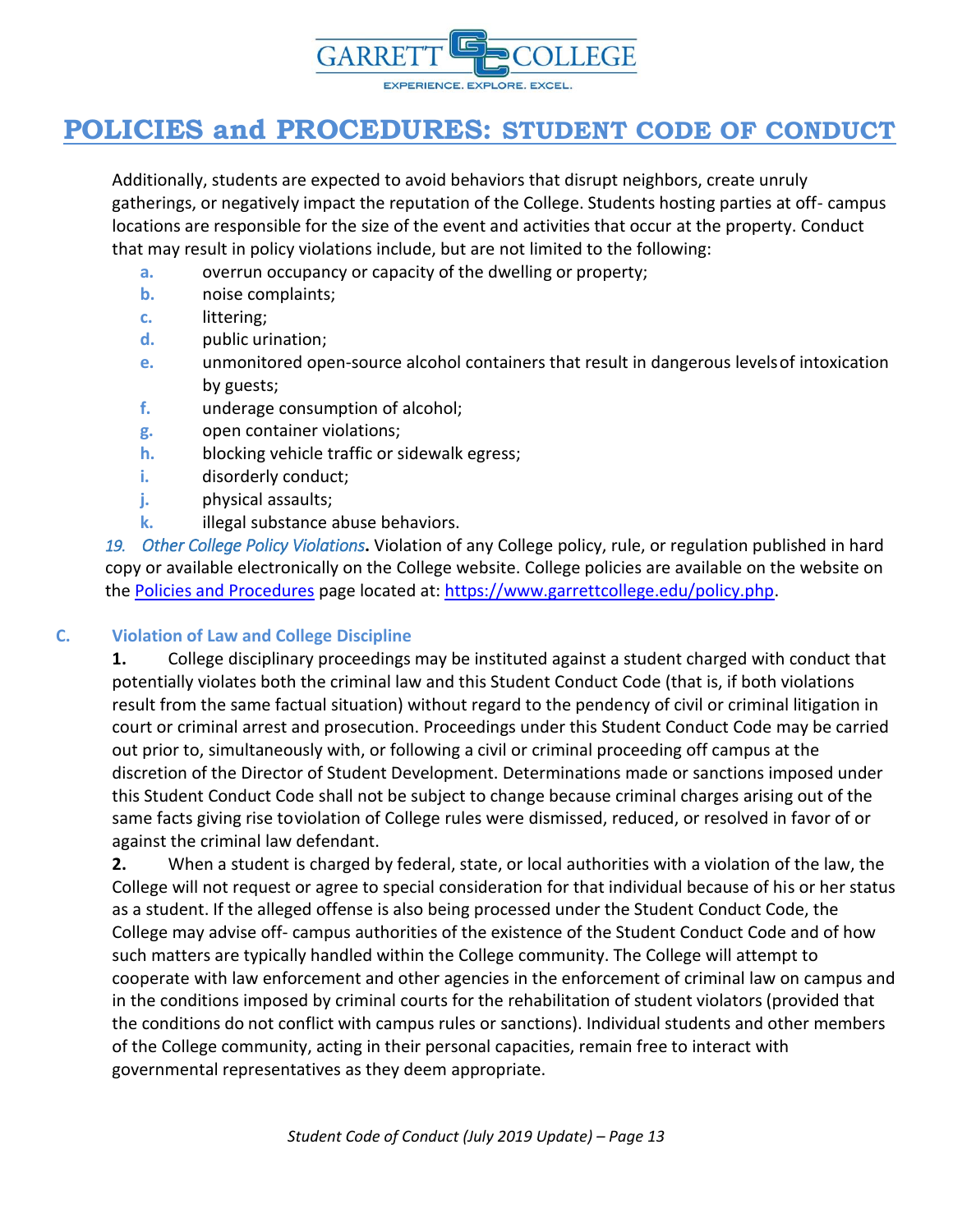

<span id="page-13-0"></span>**PROCEDURES:**

### <span id="page-13-1"></span>**ARTICLE V: Student Conduct Code Procedures**

**A.** Reporting. A student conduct proceeding is initiated by a member of the Collegecommunity which indicates that a potential violation of the Student Conduct Code has occurred. Any report should be submitted as soon as possible after the event takes place. Reports can be submitted to the Director of Student Development, the Director of Equity and Compliance, or submitted through the *[Reasonable Concern](https://www.garrettcollege.edu/form-reasonable-concern.php)* form located at:<https://www.garrettcollege.edu/form-reasonable-concern.php> on the College website. An investigation may be conducted to determine whether or not the charges in the report have merit.

#### **B. Student Conduct Proceedings.**

1. **Initial Investigation and Meeting.** Any student accused of violating any provision of the rules of student conduct as it pertains to academic and non-academic misconduct will be called for an initial conference with the Director of Student Development or designee.

The student will be informed of what provision or provisions of the Student Conduct Code he/she is charged with violating and what appears to be the range of penalties which might result from consideration of the disciplinary proceeding. After considering the evidence in the case and interviewing the accused, the Director of Student Development may take any of the following actions:

- *a.* Terminate the proceeding, exonerating the accused;
- *b.* Forward to the Office of Equity and Compliance to handle through the Equity Grievance Process;
- *c.* Dismiss the case after whatever counseling and advice may be appropriate;
- *d.* Impose sanctions directly such as warning, reprimand, restitution, disciplinary probation, suspension, and/or expulsion (see section E. for possible sanctions); or
- *e.* Refer the matter to a student conduct board for adjudication.

#### 2. **Student Conduct Board Hearing Process.**

*a. Notification of Conduct Board Hearing***.** If the Director of Student Development or designee determines that the matter be referred for a conduct board, or the student requests a board hearing through the appeal process, the student will be notified by communication sent to his/her Garrett College email account of the allegedviolation(s).

Notifications of Conduct Board Hearings shall include the violations of the Student Conduct Code, a description of the steps in the process, a summary of the student's rights, and the date and time for a pre-hearing conference with the Student Conduct Administrator to discuss with the student how the hearing will be conducted (the occurrence of the pre-hearing conference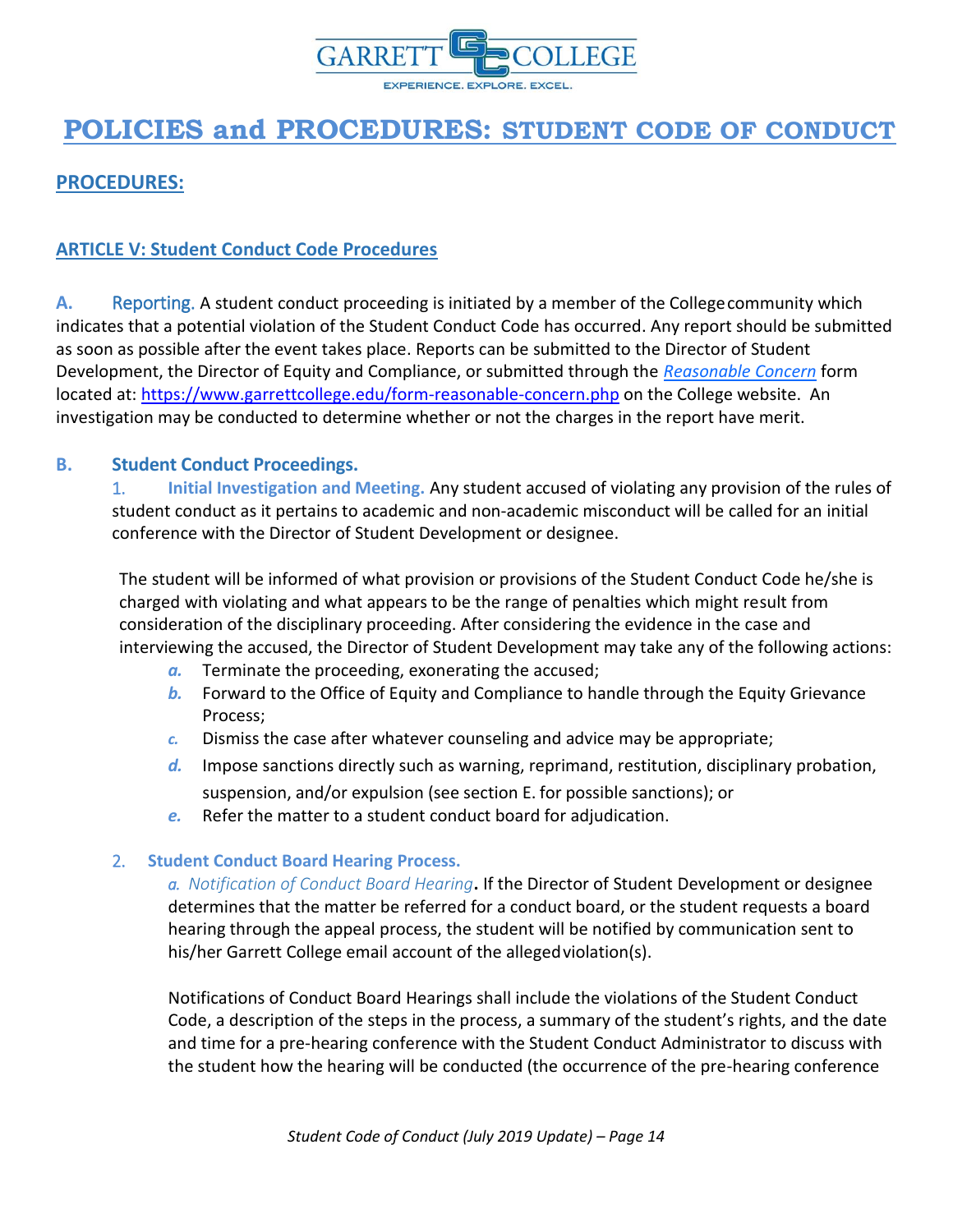

will be at least 24 hours prior to the actual board hearing) and the date of the actual student conduct board hearing.

#### *b. Additional Guidelines Concerning Conduct Board Hearings.*

**i.** In Student Conduct Hearings involving more than one Accused Student, the Student Conduct Administrator, in his or her discretion, may permit the Student Conduct Hearings concerning each student to be conducted either separatelyor jointly. **ii.** The determination of responsibility for each violation shall be made on the basis of whether it is more likely than not that the Accused Student violated the Student Conduct Code.

iii. Formal rules of process, procedure, and/or technical rules of evidence, such as are applied in criminal or civil court, are not used in Student Conduct Code proceedings. **iv.** If an Accused Student, with notice, does not appear before a disciplinary body, the information in support of the charges must be presented and considered even if the Accused Student is not present; additionally,the student will be considered responsible for failure to comply and appropriate sanctions will be imposed by the Student Conduct Administrator.

**v.** Pertinent records, exhibits, and written statements may be accepted as information for consideration at the discretion of the Student Conduct Administrator or the chairperson of the Student Conduct Board. Submission of such materials to the disciplinary body must occur at least twenty-four (24) hours in advance of the scheduled hearing.

**vi.** All procedural questions are subject to the final decision of the chairpersonof the Student Conduct Board.

**vii.** After the portion of the Student Conduct Board Hearing concludes in which all pertinent information has been received, the Student Conduct Board shall determine (by majority vote) whether the Accused Student has violated each section of the Student Conduct Code which the student is charged with violating.

**viii.** There shall be a single verbatim record, such as a tape/digital recording, of all Student Conduct Board Hearings before a Student Conduct Board (not including deliberations). Deliberations shall not be recorded. The record shallbe the property of the College, and shall be erased after the final disposition of the case and any applicable appeals. No other electronic devices will be permitted.

**ix.** Accommodations for concerns regarding the personal safety, well-being, and/or fears of confrontation of the Complainant, Accused Student, and/or other witness during the hearing will be addressed by providing separate facilities, by using a visual screen, and/or by permitting participation by telephone, videophone, closed circuit television, video conferencing, videotape, audio tape, written statement, or other means, where and as determined in the sole judgment of the Conduct Administrator.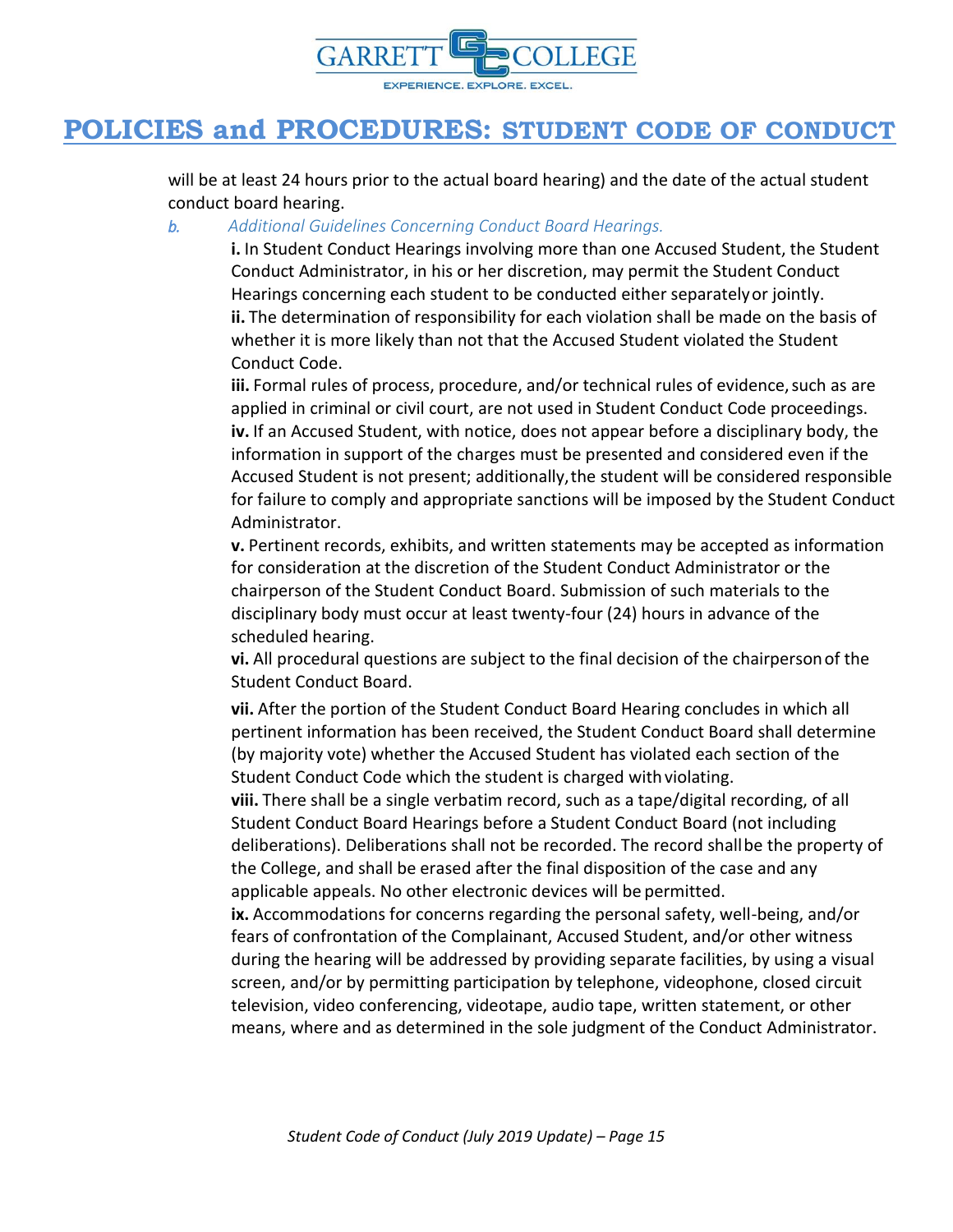

#### *c. Roles in Conduct Board Proceedings.*

**i.** Composition of the Student Conduct Board shall be a minimum of three (3) members of the College community who have not been directly involved inthe incident(s) for which charges have been brought under the Student Conduct Code, nor who possess a clear and identifiable bias in relation to the Accused Student(s).

**ii.** The Complainant, Accused Student and their advisors, if any, shall be allowed to attend the entire portion of the Student Conduct Board Hearing at which information is received (excluding deliberations). Admission of any other person to the Student Conduct Board Hearing shall be at the discretion of the Student Conduct Board and/or its Student Conduct Administrator.

**iii.** The Complainant and the Accused Student have the right to be assisted by an advisor they choose. The advisor may not be an attorney unless the Accused Student is also the subject of a pending subsequent criminal matter arising outof the same circumstances, and may only act as an advisor. The Complainant and/or the Accused Student is responsible for presenting his or her own information, and therefore, advisors are not permitted to speak or to participate directly in any Student Conduct Board Hearing before a Student Conduct Board. A student should select as an advisor a person whose schedule allows attendance at the scheduled date and time for the Student Conduct Board Hearing because delays will not be allowed due to the scheduling conflicts of an advisor.

**iv.** The Complainant, the Accused Student and the Student Conduct Board may arrange for witnesses to present pertinent information to the Student Conduct Board. The College will try to arrange the attendance of possible witnesseswho are members of the College community, if reasonably possible, and who are identified by the Complainant and/or Accused Student at least twenty-four (24) hours prior to the Student Conduct Board Hearing. Witnesses will provide information to and answer questions from the Student Conduct Board. Questions may be suggested by the Accused Student and/or Complainant to be answered by each other or by other witnesses. This will be conducted by the Student Conduct Board with such questions directed to the chairperson, rather than to the witness directly. Questions of whether potential information will be received shall be resolved in the discretion of the chairperson of the Student Conduct Board.

*d. Disposition of Hearings***.** The student will be notified by letter sent to his/her Garrett College email of the outcome of any Student Hearing. The disposition letter shallinclude the determination of responsibility for each violation listed in the initial notification, any sanctions imposed, and information on the student's rights regarding appeal. In cases where the outcome of a Student Conduct Hearing is College suspension, College expulsion, or removal from the residence halls, the student shall be provided with a deadline to vacate College premises.

#### 3. Appeals.

*a. Appeal of a Sanction Imposed at Initial Investigation Meeting***.** A decision reached by the Director of Student Development or designee may be appealed by the Accused Student(s) or Complainant(s) to a Conduct Board. Such appeals shall be in writing and shall be delivered to the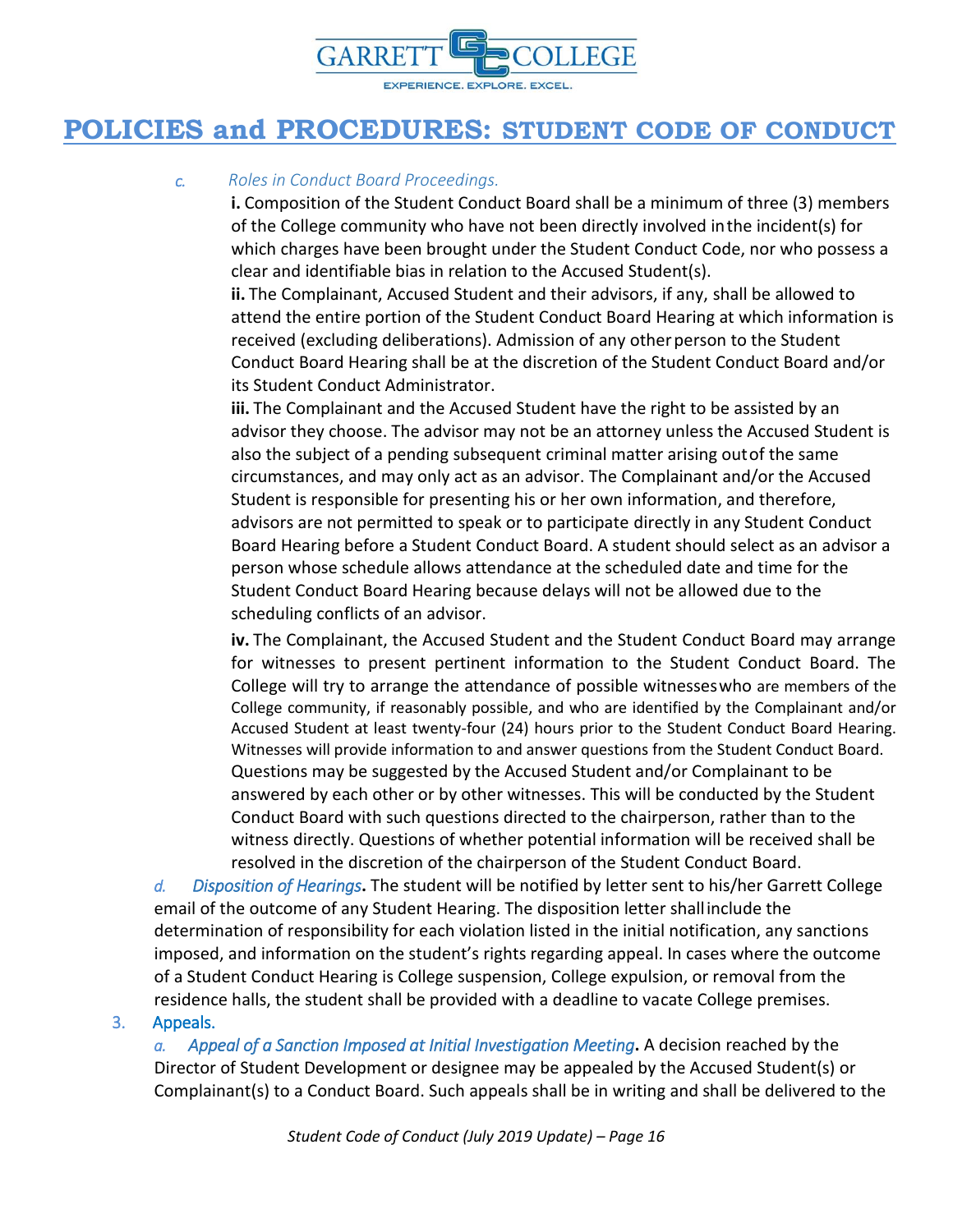

Chief Student Affairs Officer or designee within three (3) business days of the disposition of the hearing, who shall then forward the written appeal,along with all relevant case information, to the appellate body, which shall consider the appeal. The Accused Student(s) and Complainant(s) have the right to make a statement to the appellate body, which determines how much weight to give any statements in their review of the case.

*b. Conduct Board Appeals***.** A decision reached by the Conduct Board may be appealed by the Accused Student(s) or Complainant(s) to the Chief Student Affairs Officer or designee within (3) business days of the disposition of the hearing. The Accused Student(s) and Complainant(s) have the right to make a statement to the Chief Student Affairs Officer or designee, who determines how much weight to give any statements in his or her review of the case.

*c. Grounds for Appeal***.** Except as required to explain the basis of new information, an appeal shall be limited to a review of the verbatim record of the Student Conduct Board Hearing and supporting documents for one or more of the following purposes:

**i.** To determine whether the Informal Meeting or Conduct Board wasconducted fairly in light of the charges and information presented, and in conformity with prescribed procedures giving the complaining party a reasonable opportunity to prepare and present information that the Student Conduct Code was violated, and giving the Accused Student a reasonable opportunity to prepare and to

present a response to those allegations. Deviations from designated procedures will not be a basis for sustaining appeal unless significant prejudice results.

**ii.** To determine whether sanction(s) imposed were appropriate for the violation of the Student Conduct Code which the student was found to havecommitted.

**iii.** To consider new information, sufficient to alter a decision or otherrelevant facts not brought out in the original hearing, because such information and/or facts were not known to the person appealing at the time of the original Informal Meeting or Student Conduct Board Hearing.

**iv.** To determine whether the decision reached regarding the Accused Student was based on substantial information, that is, whether there were facts in the case that, if believed by the fact finder, were sufficient to establish that a violation of the Student Conduct Code occurred.

*d. Sanctions***.** During the appeal process, the imposed sanctions will remain in abeyance.

*e. Appeal Outcomes.* If an appeal is granted by the appellate body, imposed sanctions may be reduced or removed. If an appeal is denied, the matter shall be considered final and binding upon all involved. Notification of the appeal decision shall be communicated through Garrett College email with the individual requesting the appeal. All sanctions imposed under the Student Conduct Code shall take affect according to the timeline established by the Student Conduct Administrator or Appellate Body in

consideration of the student's deadline for appeal.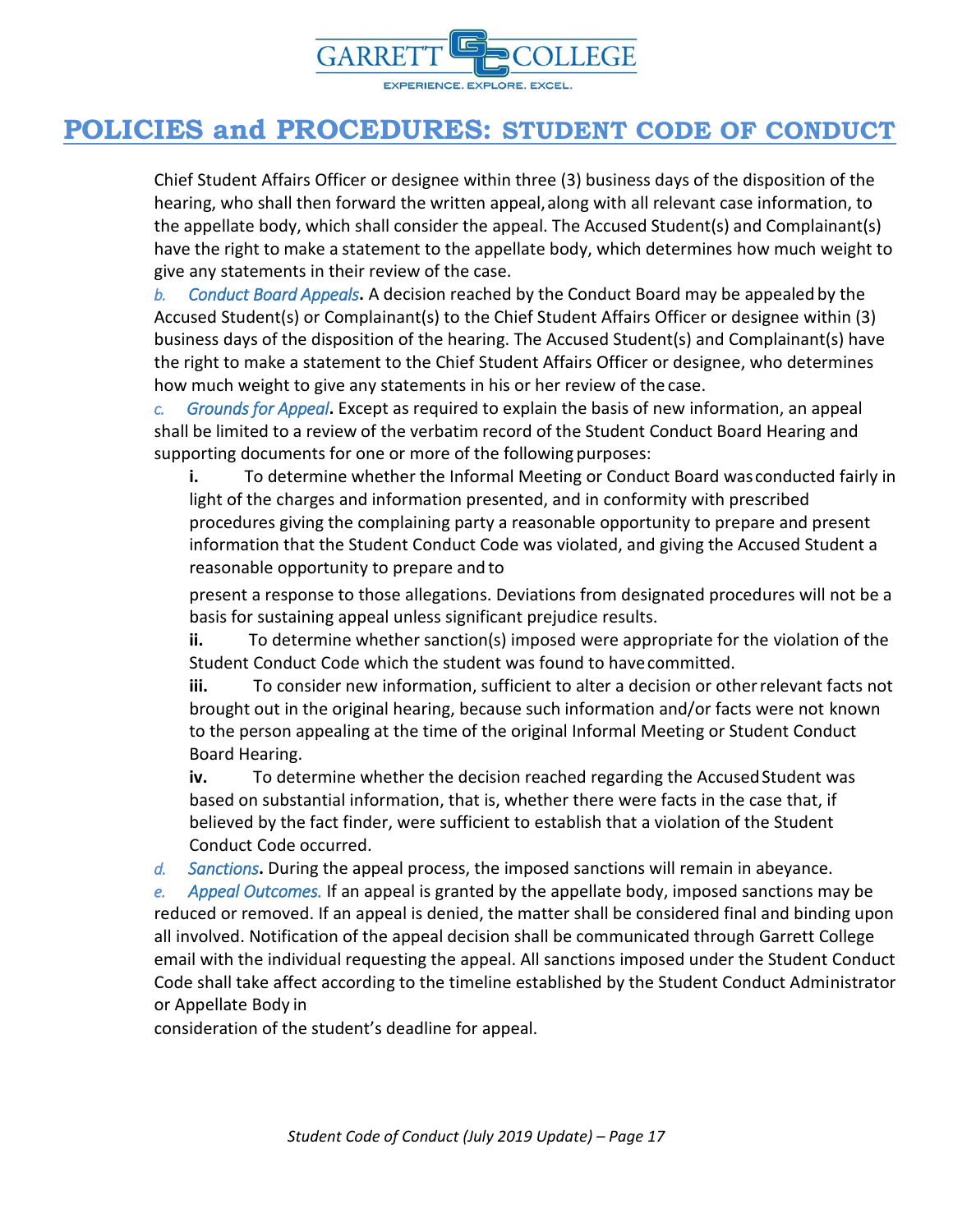

### **C.** Harassment, Discrimination, and Sexual Misconduct Proceedings

Garrett College is committed to providing a workplace and educational environment, as well as other benefits, programs, and activities, that are free from discrimination, harassment, and retaliation. To ensure compliance with federal and state civil rights laws and regulations, and to affirm its commitment to promoting the goals of fairness and equity in all aspects of the educational program or activity, Garrett College has developed internal policies and procedures that provide a prompt, fair, and impartial process for those involved in an allegation of discrimination or harassment on the basis of protected class status, and for allegations of retaliation. Garrett College values and upholds the equal dignity of all members of its community and strives to balance the rights of the parties in the grievance process during what is often a difficult time for all those involved.

The core purpose of this policy is the prohibition of all forms of discrimination. Sometimes, discrimination involves exclusion from or different treatment in activities, such as admission, athletics, or employment. Other times, discrimination takes the form of harassment or, in the case of sex-based discrimination, can encompass sexual harassment, sexual assault, stalking, sexual exploitation, dating violence or domestic violence. When an alleged violation of this antidiscrimination policy is reported, the allegations are subject to resolution using Garrett College's "Process A" or "Process B," as determined by the Title IX Coordinator, and as detailed within the policy.

When the Respondent is a member of the Garrett College community, a grievance process may be available regardless of the status of the Complainant, who may or may not be a member of the Garrett College community. This community includes, but is not limited to, students, student organizations, faculty, administrators, staff, and third parties such as guests, visitors, volunteers, invitees, and campers. The procedures below may be applied to incidents, to patterns, and/or to the campus climate, all of which may be addressed and investigated in accordance with this policy. The full policy on Equal Opportunity, Harassment, and Nondiscrimination is available on the [web](https://www.garrettcollege.edu/policy.php) or in print by contacting the Office of Equity and Compliance.

#### **D.** Sanctions and Records.

1. *Definitions of Possible Sanctions***.** The following sanctions may be imposed upon any student found to have violated the Student Conduct Code or other College policies:

> a. Warning—A notice in writing to the student that the student is violating orhas violated institutional regulations.

b. Disciplinary Probation—A written reprimand for violation of specified regulations. Probation is for a designated period of time and includes the probability of more severe disciplinary sanctions if the student is found toviolate any institutional regulation(s) during the probationary period. During disciplinary probation, the student will also be required to meet with a College official regularly.

c. Loss of Privileges—Denial of specified privileges for a designated period of time.

d. Fines—Previously established and published fines may be imposed. These fines can be increased for the stated violation if the student has multiple occurrences of the specific violation.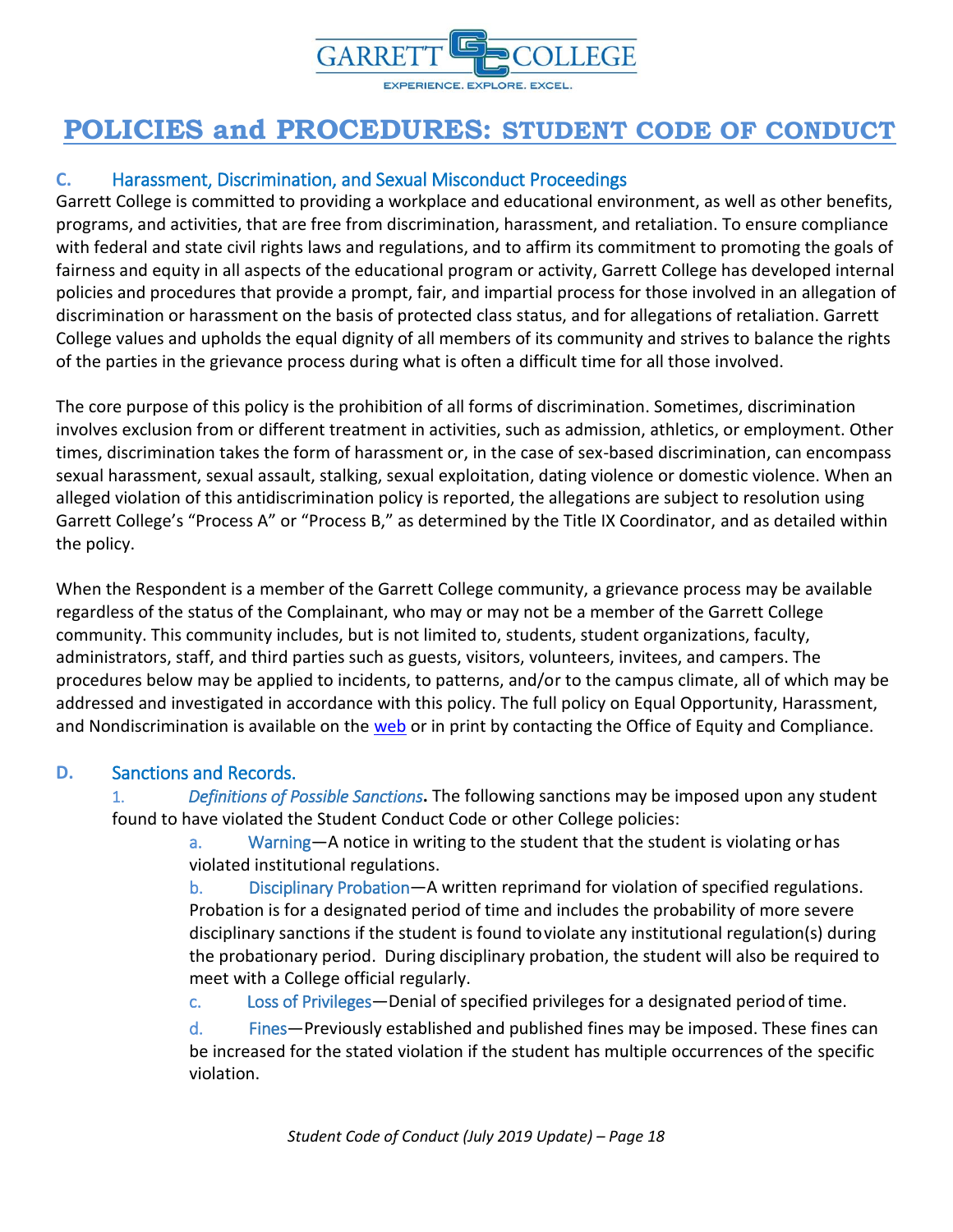![](_page_18_Picture_0.jpeg)

e. Restitution—Compensation for loss, damage, or injury. This may take the form of appropriate service and/or monetary or material replacement.

f. Additional Educational Sanctions—Work assignments, essays, service to the College, or other related Additional Educational assignments.

g. Residence Hall Suspension—Separation of the student from the residence halls for a definite period of time, after which the student is eligible to return. Conditions for readmission may be specified.

h. Registration Hold—A hold placed on the student's account which prevents the student from registering for classes or receiving grades. May be imposed by a Student Conduct Administrator for a failure to comply with other sanctions.

i. Residence Hall Expulsion/Termination of Housing Contract—Permanent separation of the student from the residence halls, which includes guest privileges.

j. College Suspension—Separation of the student from the College for adefinite period of time, after which the student is eligible to return. Conditions for readmission may be specified.

k. College Expulsion—Permanent separation of the student from the College.

l. No Trespass Order—The College can issue an order that the student is denied access and/or denied ability to have physical presence within the premises of a defined area(s) of the College or the entire College. Any individual who hasbeen given a No Trespass Order and chooses to violate the order may have the police remove them from the premise, and could also face criminal charges.

m. No Contact Order—The College can issue an order that the student isdenied contact with a certain person. This contact order includes any type of communication through physical or electronic means, or third parties.

n. Revocation of Admission and/or Degree—Admission to or a degree awarded from the College may be revoked for fraud, misrepresentation, or otherviolation of College standards in obtaining the degree, or for other serious violations committed by a student prior to graduation.

o. Withholding Degree—The College may withhold awarding a degree otherwise earned until the completion of the process set forth in this Student Conduct Code, including the completion of all sanctions imposed, if any.

p. Group Sanctions - Loss of selected rights and privileges for a specifiedperiod of time. Deactivation. Loss of all privileges, including College recognition, for a specified period of time.

**2.** *Disciplinary Records***.** In situations involving both an Accused Student(s) (or group or organization) and a student(s) claiming to be the victim of another student's conduct, the records of the process and of the sanctions imposed, if any, shall be considered to be the education records of both the Accused Student(s) and the student(s) claiming to be the victim, subject to the protections and restrictions of applicable federal and local law.

**a.** Other than College expulsion or revocation or withholding of a degree, disciplinary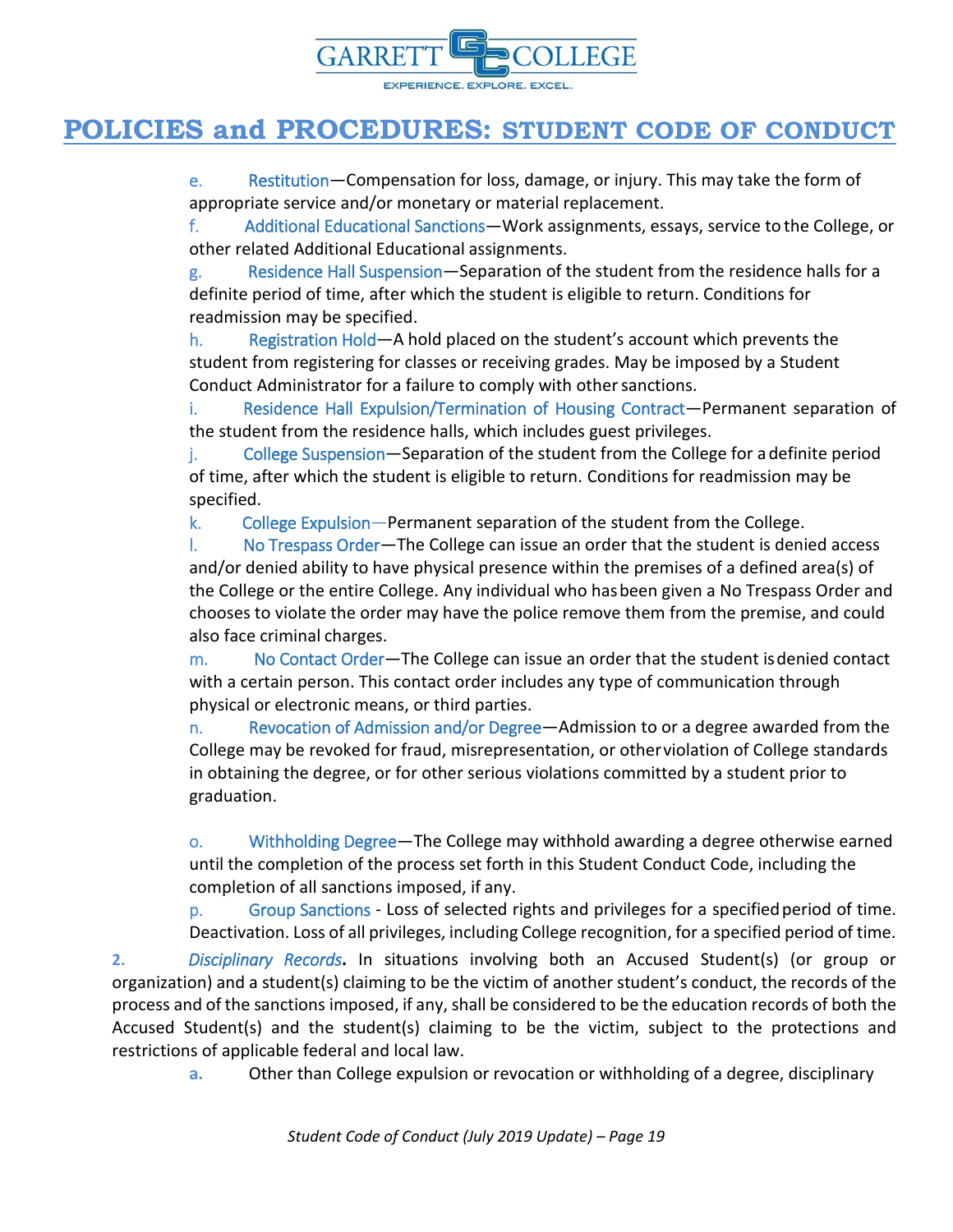![](_page_19_Picture_0.jpeg)

sanctions shall not be made part of the student's permanent academic record, but shall become part of the student's disciplinary record.

**b.** All cases shall be expunged from the student's confidential records seven(7) years after the student separates from the college with the exception of cases involving residence hall expulsion, College suspension, College expulsion, Equity Grievance Policy violations, or revocation or withholding of a degree which will be retained indefinitely.

**E.** Summary Suspension. In certain circumstances, The Student Conduct Officer, Director of Student Development, or a designee, may impose a College or residence hall suspension prior to the Student Conduct Hearing or upon disposition of the case by a Student Conduct Board or Student Conduct Administrator but before the appeals process has been exhausted.

**1.** Summary suspension may be imposed to: a) to ensure the safety and well-being of members of the College community or preservation of College property; b) to ensure the student's own physical or emotional safety and well-being; or c) if the student poses an ongoing threat of disruption of, or interference with, the normal operations of the College.

**2.** During the summary suspension, a student may be denied access to the residence halls and/or to the campus (including classes) and/or all other College activities or privileges for which the student might otherwise be eligible, as the Chief Student Affairs Officer, Director of Student Development or the Student Conduct Administrator may determine to be appropriate. The student is responsible for finding alternative housing at her/his expense.

**3.** The summary suspension does not replace the regular process, which shall proceed according to College policy, up to and through a Student Conduct Hearing, if required. Immediately following administrative notification of the incident, an attempt should be made to meet with the Accused Student about alleged conduct informing them of the time, date and place of a summary suspension hearing. At this hearing the student may show cause why he/she should be permitted access to campus. If the student does not attend the summary suspension hearing, cannot be contacted, or cannot provide adequate reason for remaining on campus, the summary suspension is automatically in effect. If the summary suspension hearing is held the student will be notified at that time whether he/she has been suspended pending his/her student conduct hearingor if he/she is being allowed to remain on campus or in the residence hall. The decision reached as a result of the summary suspension is final.

**4.** The student will be notified of his/her pendingStudent Conduct Code hearing, which shall include the incident report, statements, Student Conduct Code violations, time, date, and place of the hearing. The hearing shall take place within ten (10) business days.